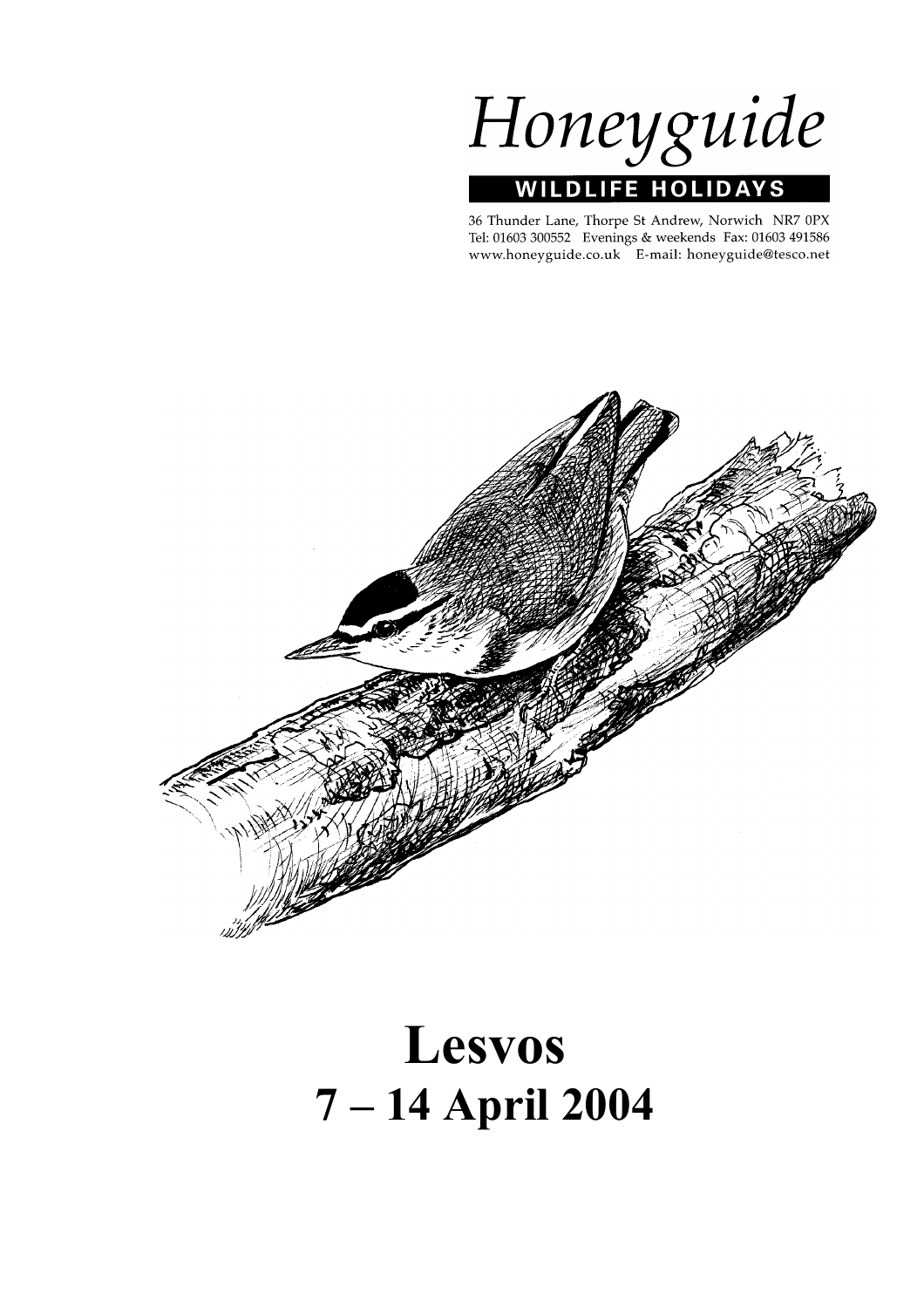# **Lesvos 7 – 14 April 2004**

## **Holiday participants**

| Derek Boughton                                       | Canterbury                     |
|------------------------------------------------------|--------------------------------|
| <b>Bill Simmonds</b><br>Margaret Chilvers            | Huntingdon                     |
| Martin George<br>Barbara George                      | Norfolk Broads                 |
| Ann Russell                                          | Norfolk Broads                 |
| <b>Ron Waters</b>                                    | London                         |
| David Jones                                          | Middlesex                      |
| Malcolm Crowder<br>Helen Crowder                     | Norfolk Broads                 |
| Angela Henson                                        | Poringland, Norwich            |
| <b>Leaders</b><br>Rob Lucking<br><b>Steve Henson</b> | Norwich<br>Poringland, Norwich |
|                                                      |                                |

With commiserations to John and Joy Gammon, who had to withdraw from the holiday just before departure.

Report by Rob Lucking and Steve Henson. *Illustrations by Rob Hume. Front cover: Krüper's nuthatch*

As with all Honeyguide holidays, £25 of the price of the holiday was put towards a conservation project, in this case for surveys in the Kalloni Bay Important Bird Area by the Hellenic Ornithological Society (HOS), which is based in Athens but whose work covers the whole of Greece and its islands. £1200 was given to HOS this year - £25 per person from the holidays in Crete and two in Lesvos. This brings Honeyguide's total contributions to HOS since the first Honeyguide holiday in Crete in 1995 to £4,945, and to conservation projects in Europe from all Honeyguide holidays to £33,330. We usually include a thank-you letter from HOS, but this hadn't been received when the report went to print.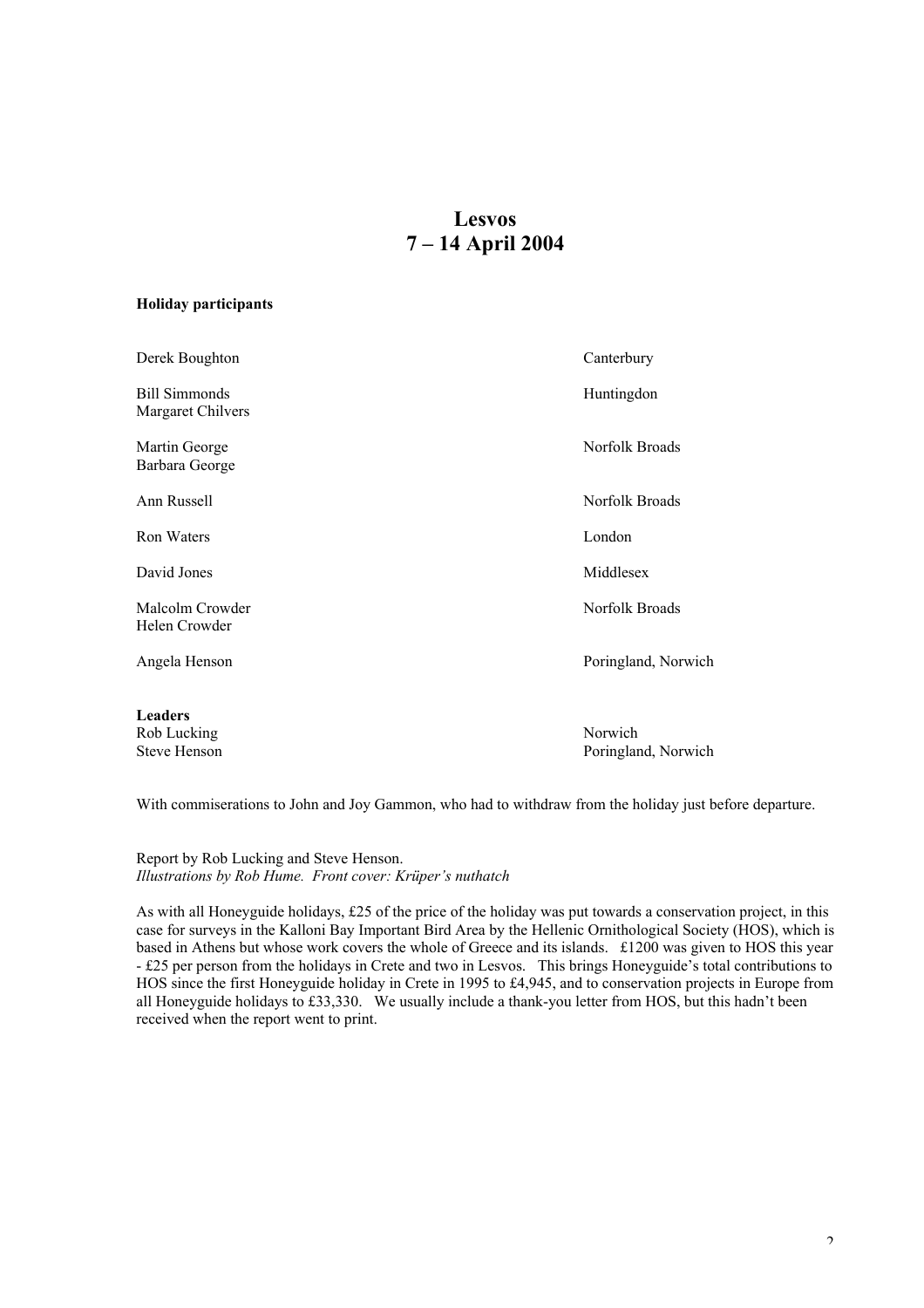# **Lesvos 7 – 14 April 2004**

# **Itinerary**

## **Wednesday, 7/4/04**

Mid-day flight from London Heathrow to Athens and onward, evening internal flight to Mytilini, arriving  $9.12$ pm. Transfer by minibuses to Vatera.

Evening meal at Maria's taverna, Kalamakia.

## **Thursday, 8/4/04**

Morning: local walk westwards from House Voudouris in Vatera to the Almiropotamos river mouth and upstream into surrounding olive groves and scrub.

Picnic lunch in the sun at House Voudouris.

Afternoon: Skala Polichnitos Saltpans and Alikoudi Pool on the eastern side of Kalloni Bay. Evening meal at Kalamakia.

## **Friday, 9/4/04**

Pre-breakfast: seawatch from Agias Fokas.

Morning: brief roadside stop near Vasilika for alpine swifts followed by the Kruper's nuthatch site at the army camp at Achladeri.

Afternoon: Agiassos, including picnic lunch in sweet chestnut woodland on circular walk and stop for flowers in olive groves below village. Coffee and visit to Manos's bakery. Evening meal at Kalamakia.

## **Saturday, 10/4/04**

Morning: roadside stop at the 'Grand Canyon' near Vatoussa, *en route* to the west of the island. Picnic lunch and afternoon at the Petrified Forest Park. Late afternoon: Ipsilou Monastery and the Sigri-Eressos road junction for Isabelline wheatear. Evening meal at Kalamakia.

## **Sunday, 11/4/04**

Pre-breakfast: walk westwards from House Voudouris in Vatera to the Almiropotamos River. Morning: walk north along the Vourkos River valley at the eastern end of Vatera Bay, through olive groves to the village of Kato Stavros. Picnic lunch. Evening meal at Kalamakia.

**Monday, 12/4/04**

Pre-breakfast: seawatch from Agias Fokas.

Morning: 'Mini Soccer' and taverna on the Molivos road on the outskirts of Kalloni for roosting scops owl, followed by Kalloni II Pool.

Coffee in Skala Kalloni harbour followed by picnic lunch on the beach.

Afternoon: Kalloni Saltpans and roadside stop for orchids near the T-junction on the Achladeri-Vasilika road. Evening meal at Kalamakia.

## **Tuesday, 13/4/04**

'North coast' group - Morning: the north coast and Molivos, including bakery stop. Late afternoon: Kalloni II Pool and Kalloni Saltpans. 'Orchids' group - Morning: Kato Stavros to Melinda drive, including roadside stops for orchids and other flowers. Afternoon: picnic lunch and walk along stream valley above Melinda. Evening 'meze' at Kalamakia.

## **Wednesday, 14/4/04**

Early morning transfer to Mytilini for return flights home, via Athens.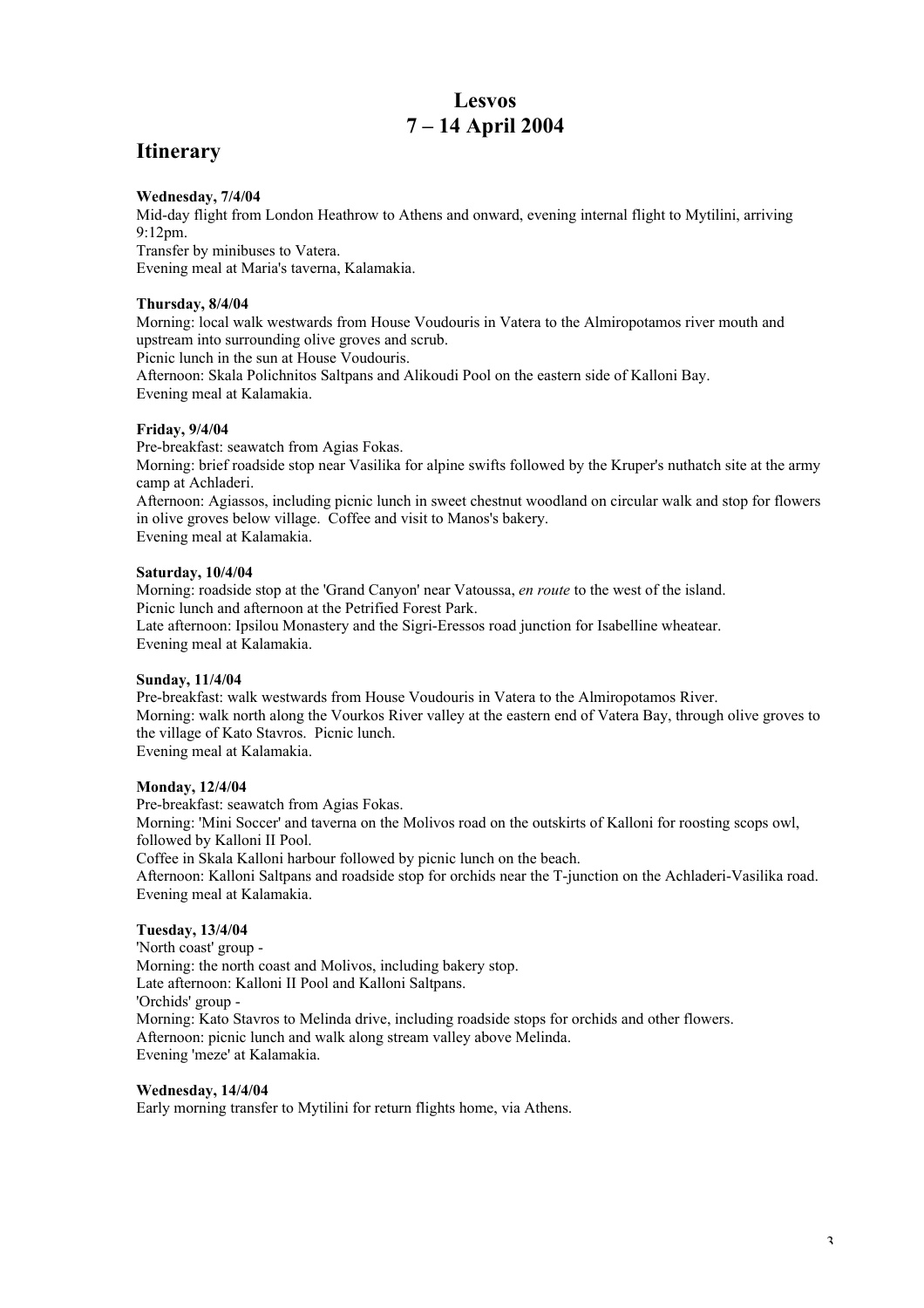# **Daily diary**

#### **Wednesday 7/4/04 – east bound**

We left behind a dry but cloudy Heathrow airport just before 1:00pm, our Boeing 737 400 heading southeast towards Greece, arriving in Athens at 6:20pm (Greek time), to be greeted by sunshine and a very pleasant 18°C. After a two-hour wait, we took the short fifty-minute flight hop to Lesvos, arriving at Mytilini after dark, around 9:10pm, where it was still 16°C. We loaded up the luggage truck and collected our Fiat Scudo minibuses, heading off through the maze of Mytilini town and on to the coastal resort of Vatera, arriving at 10:50pm to be welcomed by Dimitra and Vaios Balkizas. A much-needed evening meal at Maria's taverna Kalamakia followed, where the fassolada, spinach pie and walnut cake were very welcome.

#### **Thursday 8/4/04 – introduction to Vatera & area**

A bright and sunny morning and, after bacon and eggs for breakfast at Kalamakia, we set off to walk the short distance from House Voudouris to the Almiropotamos rivermouth at the western end of Vatera Bay. The beach crest vegetation included abundant Mediterranean catchfly, yellow-horned poppy, three-horned stock and the purple flowered clover *Trifolium grandiflorum* (*speciosum*). The weather was very settled and few migrants seemed to be moving but nonetheless there were birds of interest in evidence with crested larks (*right*) and corn buntings in the cultivated areas, while swallows and red-rumped swallows fed overhead.



After admiring the Balkan terrapins hauled out on the riverbanks and on

the concrete structure of the bridge, we came across the amazing sight of a spotted crake and male little crake feeding side by side on a patch of exposed mud along the margin of the river. A second, this time female, little crake was feeding nearby and also along the river were little egret, marsh harrier, little ringed plover, green sandpiper and yellow wagtails of the black-headed race *feldegg*. Steve heard a penduline tit calling from the olive groves beside the river and there were a number of more typical Lesvos olive grove species including great and blue tits, chaffinch and cirl bunting, as well a Persian squirrel. Along the track a couple of impressively marked adult green lizards sported bright blue throats while in the hot sun Ron was diligently searching the mosaic of rough grassland and scrub for butterflies. Swallowtail, scarce swallowtail, Eastern festoon, clouded yellow, small copper, brown argus and mallow skipper were all showing well and there was a large and photogenic clump of flowering Pheasant's-eye.

After a picnic lunch we headed off to the saltpans at nearby Skala Polichnitos, stopping *en route* to admire the white stork at its nest on the chimney of the old olive press in Polichnitos. Despite many of the pans being dry, we found a small but often distant selection of waders, including Kentish, little ringed and grey plovers, greenshank and little stint, with five distant juvenile greater flamingos feeding on one of the flooded pans. Much closer to hand was a flock of very flighty black-headed wagtails and in an area of rough grassland there was an abundance of chirruping field crickets, a yellow-and-black millipede and a lone flowering spike of mammose [early spider] orchid, keenly spotted by Angela. Continuing on towards Alikoudi Pool, near Skamnioudi we enjoyed close views of a pair of masked shrikes and, from Rob's bus, a wryneck creeping along the top of a stone wall. The pool at Alikoudi held common sandpiper, nine Kentish plovers and white wagtail, while a hoopoe fed on the beach.

## **Highlights of the day were the spotted and little crakes (seen in the same field of view!), the wryneck and masked shrike (also seen by some in the same field of view!), black-eared wheatear, Balkan terrapins and the lone mammose [early spider] orchid.**

#### **Friday 9/4/04 – Achladeri & Agiassos**

Those on the pre-breakfast seawatch at the nearby headland of Agias Fokas were treated to close views in good light of a feeding party of 16 Cory's (Scopoli's) and around 50 Yelkouan shearwaters. After breakfast we headed for Achladeri, stopping along the road near Vasilika to watch a party of 50 migrating alpine swifts accompanied by a couple of crag martins. The pine forest at the army camp near Achladeri is renowned for its obliging pair of Kruper's nuthatches and this morning was no exception with the male calling from the branches above our heads upon arrival. Short-toed treecreepers were singing in the vicinity although it took some time before one was seen reasonably well and two long-tailed tits of the Asia Minor race were also seen briefly.

The mountain village of Agiassos was our next stop, where we walked the steep, walled track into the sweet chestnut woodland above the village. As is often the case, the woodland was quiet from a birding perspective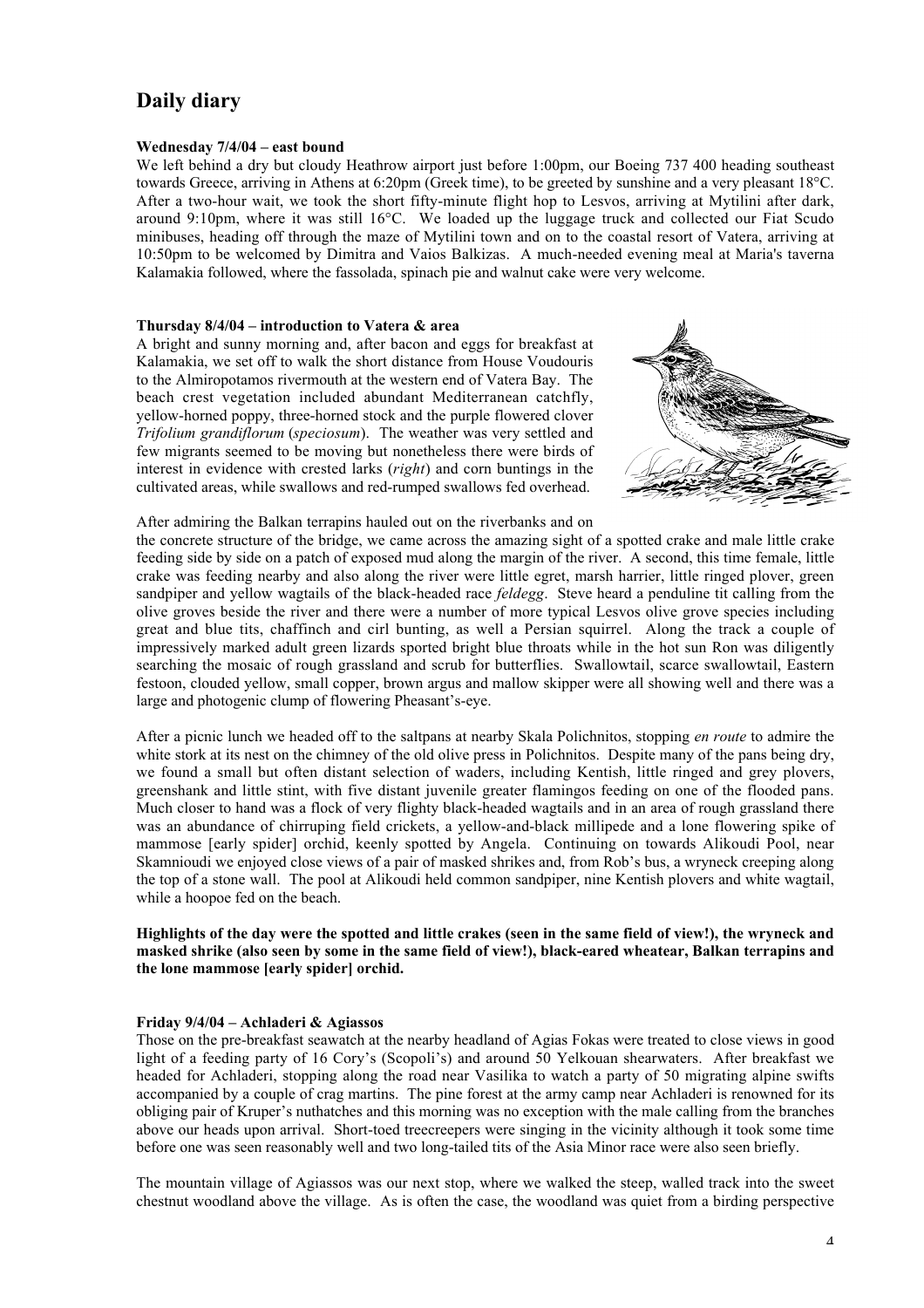although we did enjoy the familiar sounds of singing wren, robin and blackbird as we ate our picnic. A middle spotted woodpecker called nearby and a number of subalpine warblers and up to four nightingales were singing from scrub on the woodland slopes. Barbara found a spur-thighed tortoise stumbling through the undergrowth and we admired the superb show of flowering peacock and crown anemones, while having to be content with *Fritillaria pontica* and paeonies only at the bud stage. Remarkably, a bat was in active flight over the trees in the middle of the day. Butterflies were also active in the warm sun and it wasn't long before Ron caught us up having located a number of false Apollos, his principal quest of the holiday, on the terraced slopes just above the village. After watching a splendid large tortoiseshell for some time, we returned towards the village, looking out for Ron's strategically placed green sock that marked out the false Apollo site! A coffee and a visit to Manos's delightful bakery followed, before we moved to olives groves just below the village where we found green-winged, four-spotted, sombre bee and lesser yellow bee orchids in exactly the same place as in 2003.

**Highlights of the day were the shearwaters, including close-up views of Cory's (Scopoli's), nightingales singing above Agiassos, Kruper's nuthatch, spur-thighed tortoise, all the butterflies including false Apollo and large tortoiseshell, the olive groves and their show of flowers (including anemones and orchids), not forgetting Manos's bakery in Agiassos and its wonderful cakes.**

## **Saturday 10/4/04 – to the rugged west**

An earlier start today, with a long drive to the west of the island. A stop *en route* at the 'Grand Canyon' on the Sigri road yielded a pair of Western rock nuthatches at their nest on the sheer rock face opposite, as well as two middle spotted woodpeckers and a distant long-legged buzzard perched on top of a tree. Ron found more Eastern festoons and brown argus while the botanisers were busy finding acorns and sorting out the different oak species dominant in the scrub.

Continuing our drive into increasingly rugged, rocky terrain we reached the Petrified Forest Park at lunchtime, passing the wind turbines *en route*. The famous Petrified Forest was formed 20 million years ago when pyroclastic flows from a now extinct volcano covered the dense forests on that part of the island. Over time the organic molecules in the trees were replaced with inorganic minerals from the lava, resulting in a fossilised forest. A number of large sections of the fossilised trunks, including those of giant sequoias, have been carefully excavated and can be seen at close hand. We promptly ate our picnic in the strong breeze before setting off along the designated footpaths that wind downhill and through the site. Our target bird species here was cinereous bunting, another Lesvos 'speciality' and without too much difficulty we soon located a pair feeding around a steep rocky cleft. Cretzschmar's buntings sang around us as we made our way downhill to look for horseshoe orchids. At least six flowering spikes were found, with a single fan-lipped orchid for good measure. Ron found a fast moving large wall brown butterfly, while overhead a pair of peregrines indulged in aerial display before moving off to harass a long-legged buzzard.

A brief hilltop stop at Ipsilou Monastery produced two crag martins and a Western rock nuthatch but there was no sign of any rock sparrows. Our final stop of the day was at 'Izzy junction' where the Sigri and Eressos roads meet. Within a few minutes, we were watching two pairs of Isabelline wheatears, sometimes in territorial boundary dispute and a woodchat shrike, plus there was a number of spikes of fan-lipped orchid at the roadside. To top off the day, we located a superb spring-plumaged tawny pipit that seemed to materialise from nowhere as it fed among the rocky grassland.

## **Highlights of the day were long-legged buzzard, the displaying peregrines and the interactions between these two raptor species, middle spotted woodpecker, tawny pipit, Isabelline wheatear, Western rock nuthatch, the buntings and last but not least, the petrified forest.**

#### **Sunday 11/4/04 – the Vourkos River valley**

Easter Sunday. Early risers taking a pre-breakfast walk to the nearby Almiropotamos River were rewarded with a black stork feeding in the river just beyond the bridge. Two green sandpipers and four little ringed plovers were present and both the spotted and little crake performed for us once again.

After breakfast we drove the short distance to the eastern end of Vatera Bay to the mouth of the Vourkos River where we headed inland along the side of the river valley, through scrub and olive groves towards Kato Stavros. A Cetti's warbler burst loudly into song from the cover of the giant reed behind the beach. Several basking Balkan terrapins occupied the remaining vestige of a coastal pool and we recorded our first dragonfly of the holiday - a freshly emerged broad-bodied chaser. Butterflies flitted everywhere in the bright, warm sunshine with, among others, swallowtail, scarce swallowtail, Eastern festoon, clouded yellow, green hairstreak, green underside blue, small copper, wall brown and mallow skipper all on the wing. Ann saw a Persian squirrel, a buzzard crossed the valley overhead carrying a large lizard or a snake and a circling black stork was mobbed by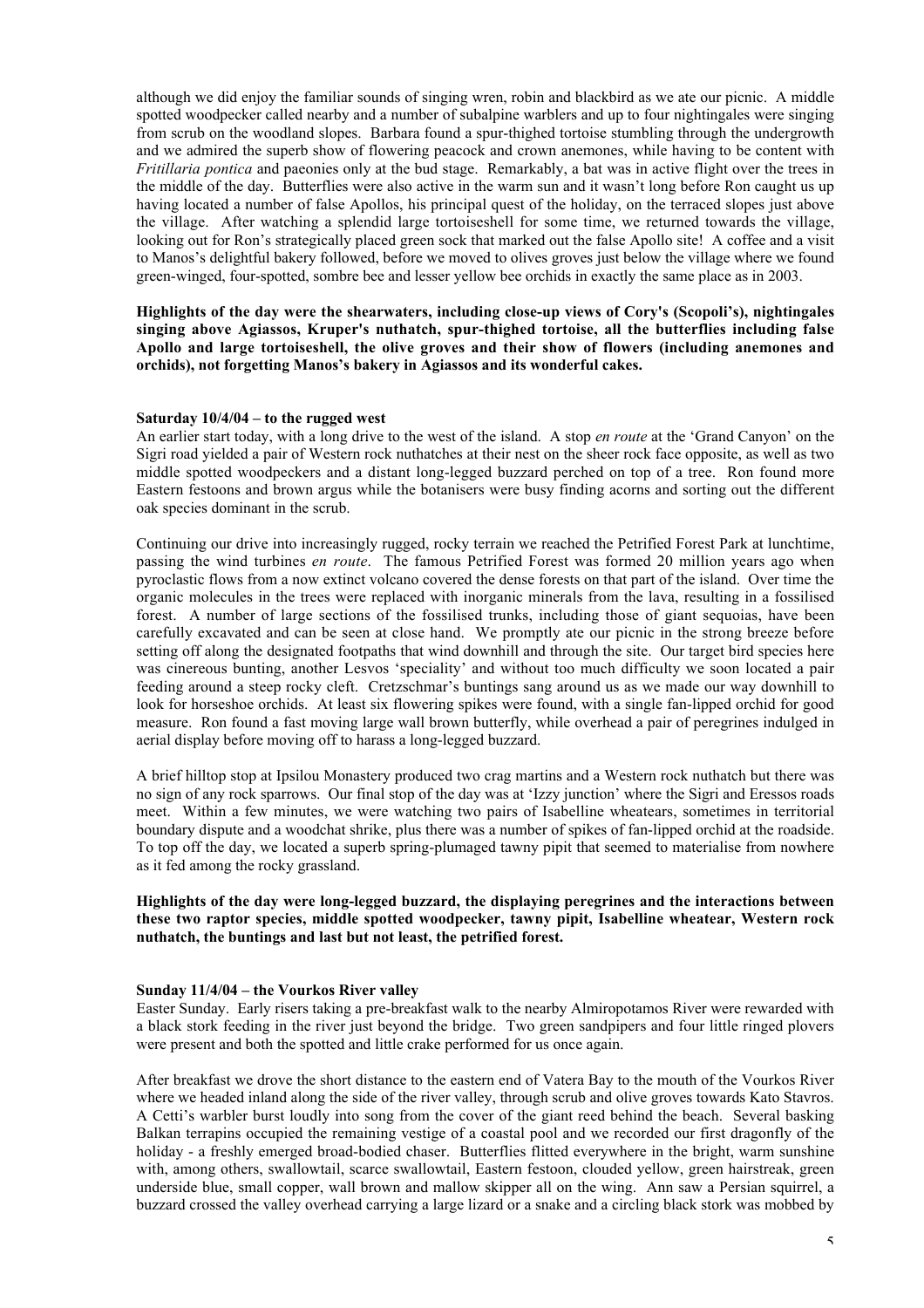a peregrine. The day was becoming hot so we stopped to eat our picnic by the side of the river and Helen found a spur-thighed tortoise nearby which she duly carried back to show to us. By early afternoon, having reached the edge of Kato Stavros, we retraced our steps in the hot sunshine towards the beach. Some athletic manoeuvres from Martin and his net resulted in the deft capture of a fritillary that, after much consultation with the Tolman fieldguide, was identified as Knapweed fritillary. Meanwhile, at about the same time a few hundred metres further on, Ron came across a colony of the very same fritillary on a sun-baked, stony slope. Back towards the beach, a pair of Cretzschmar's buntings were found feeding unobtrusively in one of the small, cultivated olive groves; a chukar was flushed from the track and there was a fine male Northern wheatear flitting around the structure of the unfinished hotel project near the beach.

**Highlights of the day were black stork and the black stork being harried by a peregrine, a common buzzard with prey (either a snake or a lizard), the two crakes, Helen holding the tortoise, Knapweed fritillary and the broad-bodied chaser at the tiny pool. The river valley and olive groves, the relaxing day in general and the peace and quiet all received special mention while for Bill it was a few moments sitting alone in the sun watching others chasing butterflies!**

#### **Monday 12/4/04 – Kalloni wetlands**

Around 20 Yelkouan and 12 Cory's (Scopoli's) shearwaters were seem moving past the headland on a second pre-breakfast seawatch from Agias Fokas, although the hoped-for close-range feeding party didn't materialise on this occasion. On the way back to House Voudouris, a Persian squirrel crossed the road too quickly for some of the group to see, as did a typical fly-over hoopoe.

After breakfast we headed north around the eastern side of Kalloni Bay towards Kalloni town, some heavy breaking in Rob's bus *en route* enabling Martin to see his first whole Persian squirrel! Our first stop was at the 'mini-soccer' site on the outskirts of Kalloni by the turn-off to Dafia, where Steve quickly located a roosting scops owl in one of the large Eucalyptus trees. 'Scope-filling views - of a species more often heard than seen were enjoyed by all. Reluctantly dragging ourselves away, we made our way through Kalloni town to Skala Kalloni and the famous pool in front of Kalloni II hotel. Here, black-winged stilts squabbled noisily in the shallow water and six garganeys (including five superb males) swam and fed among the emergent vegetation. Ron's sharp eyes quickly picked out a bright green but motionless common tree frog 'stuck' to the side of a common reed stem and two more were quickly located nearby once everyone had 'got their eye in'. A coffee at one of the quayside tavernas was in order followed by our picnic lunch on the beach back near Kalloni II Pool, where we watched great crested and black-necked grebes feeding in the flat calm bay. A marsh harrier dropped in to hunt over the pool and three superbly summer-plumaged Mediterranean gulls flew over, uttering their loud, distinctive call.

Driving back through Kalloni town, the Kalloni Saltpans were our next stop. Around 70 avocets fed on the first of the large flooded pans, against a backdrop of over 250 greater flamingos, while three whiskered terns (*below*) and three little terns were nearby. A squacco heron flew in; a pair of stone-curlews were present along the top of one of the banks separating the pans and a flock of ten glossy ibises circled tantalisingly before moving away eastwards. Moving further on, we watched a flock of about 50 greater flamingos take to the air, revealing their striking crimson and black wing pattern. A mixed group of feeding marsh, curlew and wood sandpipers, ruff and greenshank tested our identification skills. A flock of over 100 ruff had probably recently arrived in. On the sheep fields behind the pans we found 15 ruddy shelduck, a flock of 16 short-toed larks flew over and three gull-billed terns could be seen on the more distant saltpans to our right.

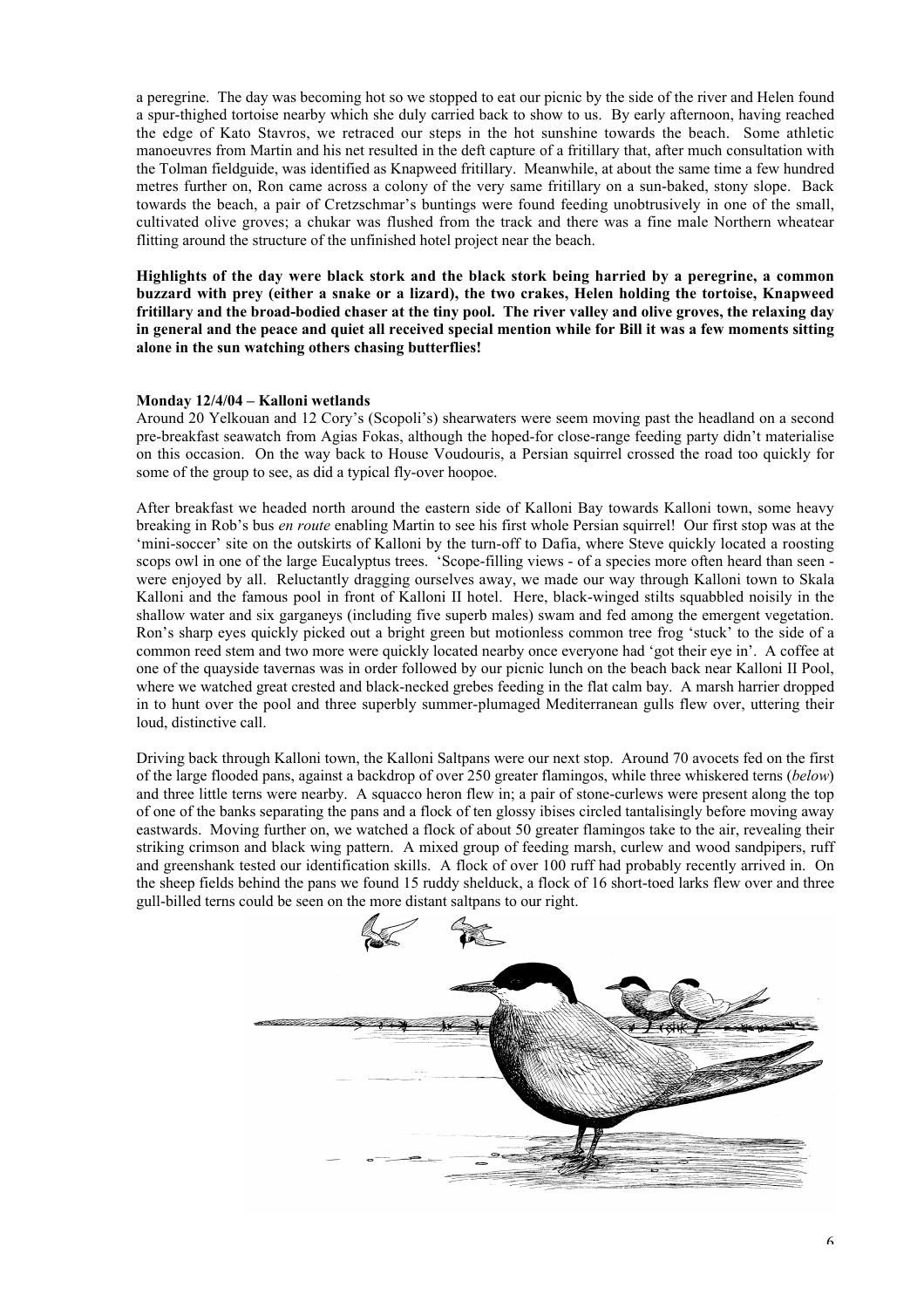On the way back to Vatera we stopped on the Achladeri to Vasilika road to admire the profusion of yellow Provence orchids that were flowering on the carpet of needles below the Calabrian pines. There was also a number of green-winged orchids, with the diminutive lesser yellow bee orchid on the roadside verge. In the evening a welcome visitor to Kalamakia was an impressive striped hawk-moth which eventually settled down on one of the outside lights, enabling Ron to photograph it with his trusty digital camera.

## **Highlights of the day were the flamingos (especially in flight), male garganey, Mediterranean gull, scops owl, tree frog and Provence orchid.**

### **Tuesday 13/4/04 – the north coast & orchids east of Vatera**

Our final full day on Lesvos, the group split into two with Rob's bus heading to the north coast in search of birds and Steve's bus heading east to Melinda to look at an area renowned for its orchids, recommended by Dirk Raes.

The 'birding bus' made their first stop at the 'bandstand' on the Kalloni to Petra road, where two Cretzschmar's buntings were in song and two Western rock nuthatches were seen up the slope. The only cornflowers of the holiday were seen here and pink hawksbeard flowered in profusion. The lay-bys along the coast road between Petra and Molivos were the next destination and almost as soon as we stopped a smart male Rüppell's warbler sang from the top of a nearby bush, providing excellent views for all. A male blue rock thrush perched obligingly in the open, another Western rock nuthatch was briefly seen and there was clearly a movement of good numbers of hirundines accompanied by swifts. As the wind got up, we sheltered in garrigue scrub for our picnic, accompanied by an Orphean warbler singing from deep cover and, while we were happily admiring cytinus, a curious parasitic plant belonging to a primarily tropical family that includes Rafflesia, Barbara found two ortolan buntings. An excursion into Molivos town brought us to the bakery, after which we proceeded to Efthalou where we ate our purchases and watched two whinchats.

The 'orchid bus' headed towards nearby Kato Stavros in the Vourkos River valley, with a Persian squirrel providing good views *en route*, before heading eastwards on unsurfaced tracks towards Akrasi and Neochori. Near Neochori we began to spot orchids from the bus so one of a number of roadside stops was duly made, producing Italian man and green-winged orchids and then these two plus Provence, pink butterfly, toothed and sombre bee orchids, as well as the curious hairy birthwort and *Fritillaria pontica* in flower. Heading south towards the coast through the narrow main street of Paleochori yielded a briefly glimpsed hoopoe and shorttoed eagle despite the dull, cloudy sky. Another roadside stop brought spikes of *Ophrys umbilicata* and *Ophrys bucephala*, the latter orchid being endemic to Lesvos, in a steeply sloping olive grove, before we dropped downhill into the quiet coastal village of Melinda. Fortuitously bumping into Dirk Raes, we were able to locate the fairly inconspicuous entrance to the stream valley that stretched back above the village. After lunch we set off up the valley through terraced olive groves. Tassel hyacinths were abundant in places and hairy birthwort in flower were found frequently as we walked and searched for orchids. Once again we came across Italian man, toothed and sombre bee orchids while also adding small-flowered tongue, lesser yellow bee and another species of sombre bee orchid *Ophrys iricolor*, also known as rainbow orchid, making a day total of 11 species with 15 for the holiday overall. Bird-wise the stream valley seemed relatively quiet although we did hear middle spotted woodpecker and nightingale and subalpine warblers seemed to be everywhere while always remaining quite difficult to see! A male blue rock thrush flew over us as we headed back to the bus and we were able to 'scope it as it sang from an exposed rock some distance away.

Making their way back south, the birders couldn't resist popping in to Kalloni II Pool, where a purple heron was seen briefly, along with garganey, wood sandpiper and ruff. The highlight was however a flock of 11 glossy ibises (*right*) feeding actively in the shallows, showing to great effect their iridescent, oily purple-green plumage. Rob's group also paid a final visit to the ever-productive Kalloni Saltpans, which yielded marsh sandpiper, greenshank, a flock of 226 ruff and a male pallid harrier, the latter seen by David and Rob before disappearing from view. Despite best efforts, the harrier couldn't be relocated, solace being found in the form of a black stork feeding in the main channel only ten metres away, oblivious of its admirers!

Heading back towards Kato Stavros at the end of the day, past meadows full of tongue orchids, Steve's bus came across a woodlark, which gave good views. In contrast, two Orphean warblers were much less obliging.

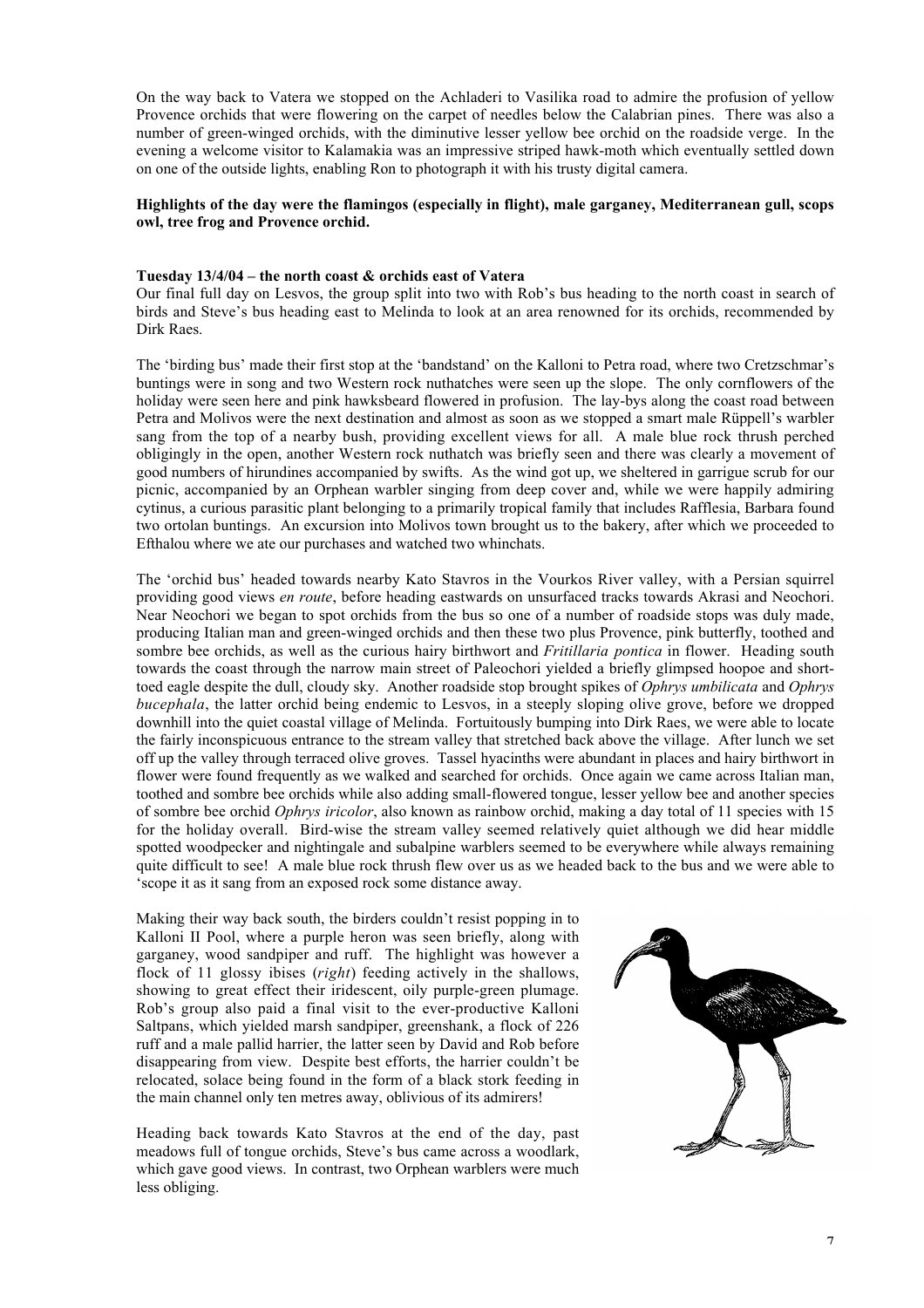**Highlights of the day were Kalloni II Pool and its circling glossy ibises and marsh harrier, singing male black-eared wheatear, male blue rock thrush, male Rüppell's warbler, the 'front end' of a Persian squirrel (to go with a 'back end' seen earlier in the week), the amazing birthwort flowers, the orchids and the evening 'meze' at Kalamakia.**

## **Wednesday 14/4/04 – reluctantly homeward bound**

Up far too early, before dawn, to get to the airport at Mytilini for our flight to Athens. Being so early, the streets of Mytilini were virtually deserted, so driving was straightforward and we arrived at the airport without any navigational hitches. We said our farewells to Rob, who was staying on for another week to lead another group. It was daylight by the time we took to the air and, below us, Vatera, Agias Fokas, Mount Olympos and the salt pans at Kalloni were clearly visible. Later, after only a short wait in Athens we were in the air once again, flying above the Greek coastline, then northwestwards over the snowy Alps and Paris, arriving at Heathrow to sunshine, but a much cooler 10°C!

Thanks to Dimitra and Vaios Balkizas, Maria and Panagiotis at Kalamakia and Lefteris and Panagiotis Voudouris at House Voudouris for helping our holiday to run so smoothly, for the fabulous food (!) and for making us so welcome in Vatera. Thanks to Brian and Eileen Anderson and Dirk Raes for helping with the identification of some problematical *Ophrys* orchids and thanks again to Dirk for helping with identification of the local forest pines and for recommending the Melinda area for orchids.

Thanks to Angela, Ann, Bill, Margaret, David, Derek, Martin, Barbara, Malcolm, Helen and Ron for their terrific humour and for being such great company. Thanks to Ron for sharing with us his considerable Lepidopteral expertise, for keeping a daily butterfly list and recording (on CD-Rom) the photos of false Apollo, the many other butterflies and the orchids, particularly the *Ophrys* orchids, via his trusty Nikon Cool Pix 885 digital camera - a very useful tool! Thanks to Angela and Martin for recording and compiling much of the list of the many plants we had the pleasure to see.

**Highlights of the week were Good Friday, Agiassos village and both the meadow above and the floweredfilled olive groves below Agiassos, the petrified forest, Kalloni II pool (let's hope it survives all the developmental threats), the sunny olive groves, the unspoilt nature of Lesvos and Maria's cooking at Kalamakia. From the faunal perspective, the highlights were the glossy ibises, the little and spotted crakes, scops owl and last but not least the false Apollo butterflies at Agiassos.**



## **Systematic lists**

## **Birds**

**Little Grebe** *Tachybaptus ruficollis* One heard at Kalloni II Pool, Skala Kalloni, on 12 April and one seen there on 13 April.

## **Great Crested Grebe** *Podiceps cristatus*

Four in Kalloni Bay off Skala Kalloni and one in Kalloni Bay off the Kalloni Saltpans on 12 April.

## **Black-necked Grebe** *Podiceps nigricollis*

Seven in Kalloni Bay off Skala Kalloni on 12 April.

#### **Cory's (Scopoli's) Shearwater** *Calonectris diomedea diomedea*

Two moving east and a feeding party of 16, with Yelkouan shearwaters and yellow-legged gulls, just off the headland Agias Fokas on 9 April; 3 moving east offshore in late afternoon at the western end of Vatera Bay on 11 April and a feeding party of 12 offshore from Agias Fokas on 12 April.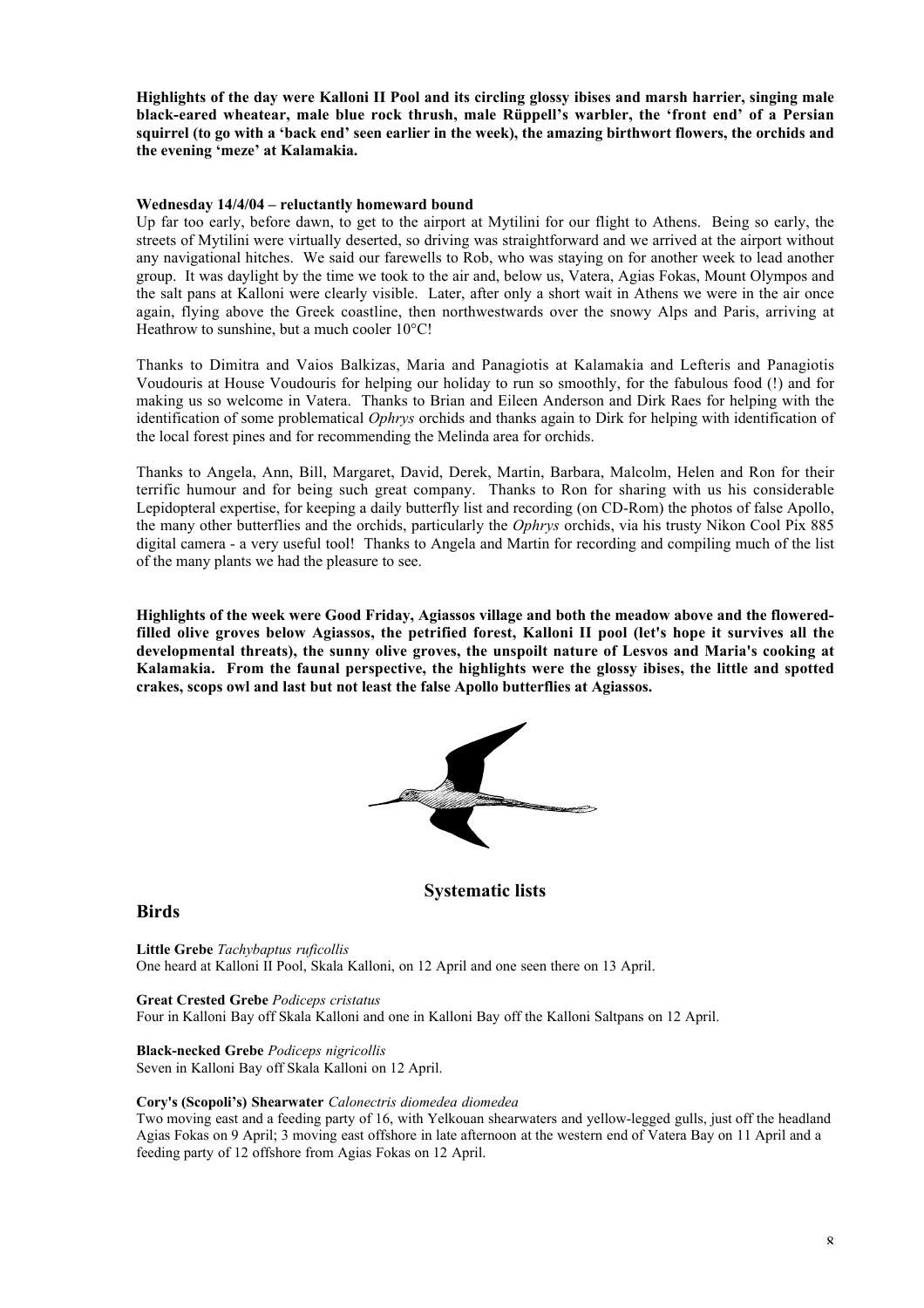#### **Yelkouan Shearwater** *Puffinus yelkouan*

*c*.15 moving offshore (east and west) and a feeding party of *c*.50 just off the headland Agias Fokas on 9 April; 13 moving west offshore in late afternoon at the western end of Vatera Bay on 11 April; a feeding party of 20+ offshore from Agias Fokas and 11 moving west in Vatera Bay on 12 April and eight moving east in Vatera Bay on 13 April.

#### **Shag** *Phalacrocorax aristotelis*

One in Kalloni Bay off Alikoudi on 8 April; three, Agias Fokas on 9 April; four, Agias Fokas on 12 April with two in Vatera Bay on 12 April and one there on 13 April.

**White Pelican** *Pelecanus onocrotalus*

A 'tamed' individual near the bakery in Skala Kalloni harbour on 12 April.

**Squacco Heron** *Ardeola ralloides* One at the Kalloni Saltpans on 12 April.

**Little Egret** *Egretta garzetta* One at the Almiropotamos River, Vatera, on 8 and 11 April and at the Kalloni Saltpans on 10, 12 and 13 April.

#### **Great White Egret** *Egretta alba*

Two at the Kalloni Saltpans on 10 April; three there on 12 April and also recorded present on 13 April.

#### **Grey Heron** *Ardea cinerea*

One near Kofinas on 10 April and recorded present at the Kalloni Saltpans on 12 and 13 April.

#### **Purple Heron** *Ardea purpurea*

One at Kalloni II Pool on 13 April.

#### **Black Stork** *Ciconia nigra*

One at the Almiropotamos River, Vatera, on 11 April; this or another individual over the Vourkos River valley, east of Vatera, on the same day and one watched at close range in the main channel, Kalloni Saltpans, on 13 April.

#### **White Stork** *Ciconia ciconia*

Seen at nest on the old olive press chimney in Polichnitos on 8 and 12 April.

#### **Glossy Ibis** *Plegadis falcinellus*

Ten high over the Kalloni Saltpans on 12 April moved off eastwards and 11 at Kalloni II Pool, Skala Kalloni, on 13 April.

**Greater Flamingo** *Phoenicopterus ruber*

Five at the Skala Polichnitos Saltpans on 8 April; 250+ at the Kalloni Saltpans on 10, 12 and 13 April.

**Ruddy Shelduck** *Tadorna ferruginea* One on the Kalloni Saltpans on 10 April and 15 on the sheep fields at the Kalloni Saltpans on 12 April.

**Shelduck** *Tadorna tadorna*

Singles at the Skala Polichnitos Saltpans on 8 April and at the Kalloni Saltpans on 12 April.

**Pintail** *Anas acuta* 12 at the Kalloni Saltpans on 12 April.

#### **Garganey** *Anas querquedula*

Six at Kalloni II Pool, Skala Kalloni and two at the Kalloni Saltpans on 12 April, with two at Kalloni II Pool on 13 April.

#### **Short-toed Eagle** *Circaetus gallicus*

Two near Skala Polichnitos Saltpans on 8 April; two near Vasilika and three around Agiassos on 9 April; three in the Vourkos River valley, east of Vatera, on 11 April and two between Paleochori and Melinda on 13 April.

#### **Marsh Harrier** *Circus aeruginosus*

Single females at the Almiropotamos River, Vatera, on 8 April and at Kalloni II Pool, Skala Kalloni, on 12 and 13 April.

#### **Pallid Harrier** *Circus macrourus*

An adult male seen by David and Rob at the Kalloni Saltpans on 13 April.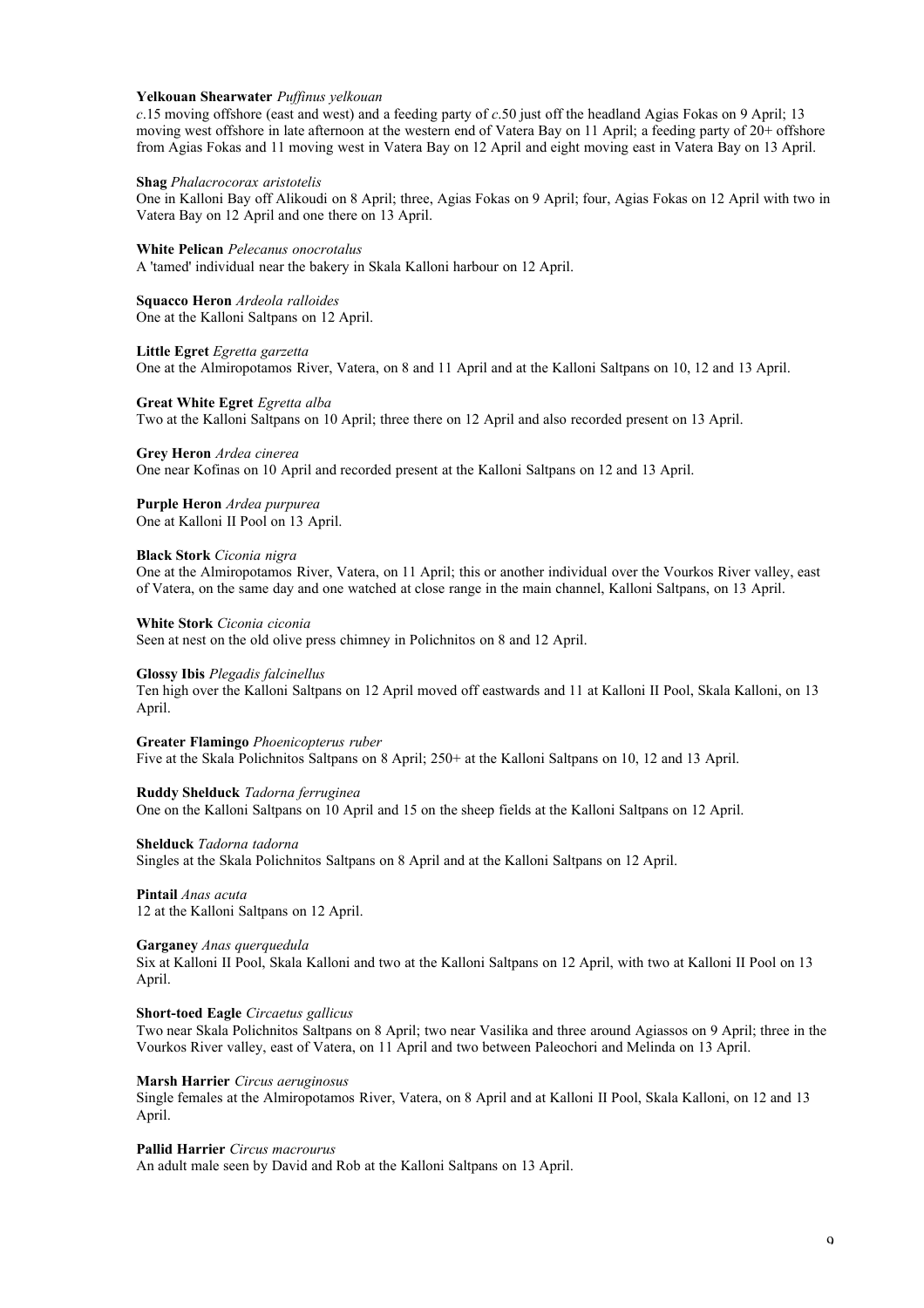## **Pallid Harrier** *Circus macrourus* or **Montagu's Harrier** *Circus pygargus*

Single, undetermined 'ringtail' females and/or immatures near Skamnioudi on 8 April and at the Sigri-Eressos road junction on 10 April.

#### **Sparrowhawk** *Accipiter nisus*

One at Vatera on 13 April.

#### **Buzzard** *Buteo buteo*

Seen daily, 8-11 April and again on 13 April including singles at Vatera on 8 and 13 April.

#### **Long-legged Buzzard** *Buteo rufinus*

One in the 'Grand Canyon' near Vatoussa; one over the Petrified Forest Park and another over the road west of Vatoussa on 10 April.

#### **Kestrel** *Falco tinnunculus*

Singles at the Skala Polichnitos Saltpans and near Skamnioudi on 8 April; Vatera and at the Petrified Forest Park on 10 April and near 'Derbyshire' on 12 April.

#### **Peregrine** *Falco peregrinus*

A pair over the Petrified Forest Park on 10 April; one mobbing a black stork over the Vourkos River valley, east of Vatera, on 11 April and one above Melinda on 13 April.

#### **Chukar** *Alectoris chukar*

One heard by Martin and Barbara at the Petrified Forest Park on 10 April and one flushed and seen briefly in flight near the mouth of the Vourkos River valley, east of Vatera, on 11 April.

#### **Spotted Crake** *Porzana porzana*

One at the Almiropotamos River (around and just upstream of the first bridge), Vatera, seen on 8 and 10-13 April. Often with the male little crake.

#### **Little Crake** *Porzana parva*

A male and female at the Almiropotamos River (around and just upstream of the first bridge), Vatera, on 8 April, with the male seen again on 10-11 and 13 April. Often with the spotted crake.

#### **Moorhen** *Gallinula chloropus*

Seen at the Almiropotamos River, Vatera, on 8 and 10-13 April with a maximum count of nine on 11 April and two at Skala Kalloni II Pool, Skala Kalloni, on 12 April and several there on 13 April.

#### **Coot** *Fulica atra*

1-2 at Kalloni II Pool, Skala Kalloni, on 12 and 13 April.

#### **Black-winged Stilt** *Himantopus himantopus*

Kalloni Saltpans on 10, 12 and 13 April; *c*.20 at Kalloni II Pool, Skala Kalloni, on 12 and 13 April.

#### **Avocet** *Recurvirostra avosetta*

70 at the Kalloni Saltpans on 12 April with similar numbers there on 13 April.

#### **Stone-curlew** *Burhinus oedicnemus*

Two at the Kalloni Saltpans on 12 April and heard calling there on 13 April.

#### **Little Ringed Plover** *Charadrius dubius*

One at the Almiropotamos River, Vatera, with 12 at Skala Polichnitos Saltpans and one at Alikoudi Pool on 8 April; four near the mouth of the Vourkos River valley, east of Vatera, on 11 April.

## **Kentish Plover** *Charadrius alexandrinus*

Four at the Skala Polichnitos Saltpans and nine at Alikoudi Pool on 8 April.

#### **Grey Plover** *Pluvialis squatarola*

One at the Skala Polichnitos Saltpans on 8 April.

#### **Little Stint** *Calidris minuta*

Five at the Skala Polichnitos Saltpans on 8 April and six at the Kalloni Salt Pans on 13 April.

**Curlew Sandpiper** *Calidris ferruginea* Four at the Kalloni Saltpans on 12 April.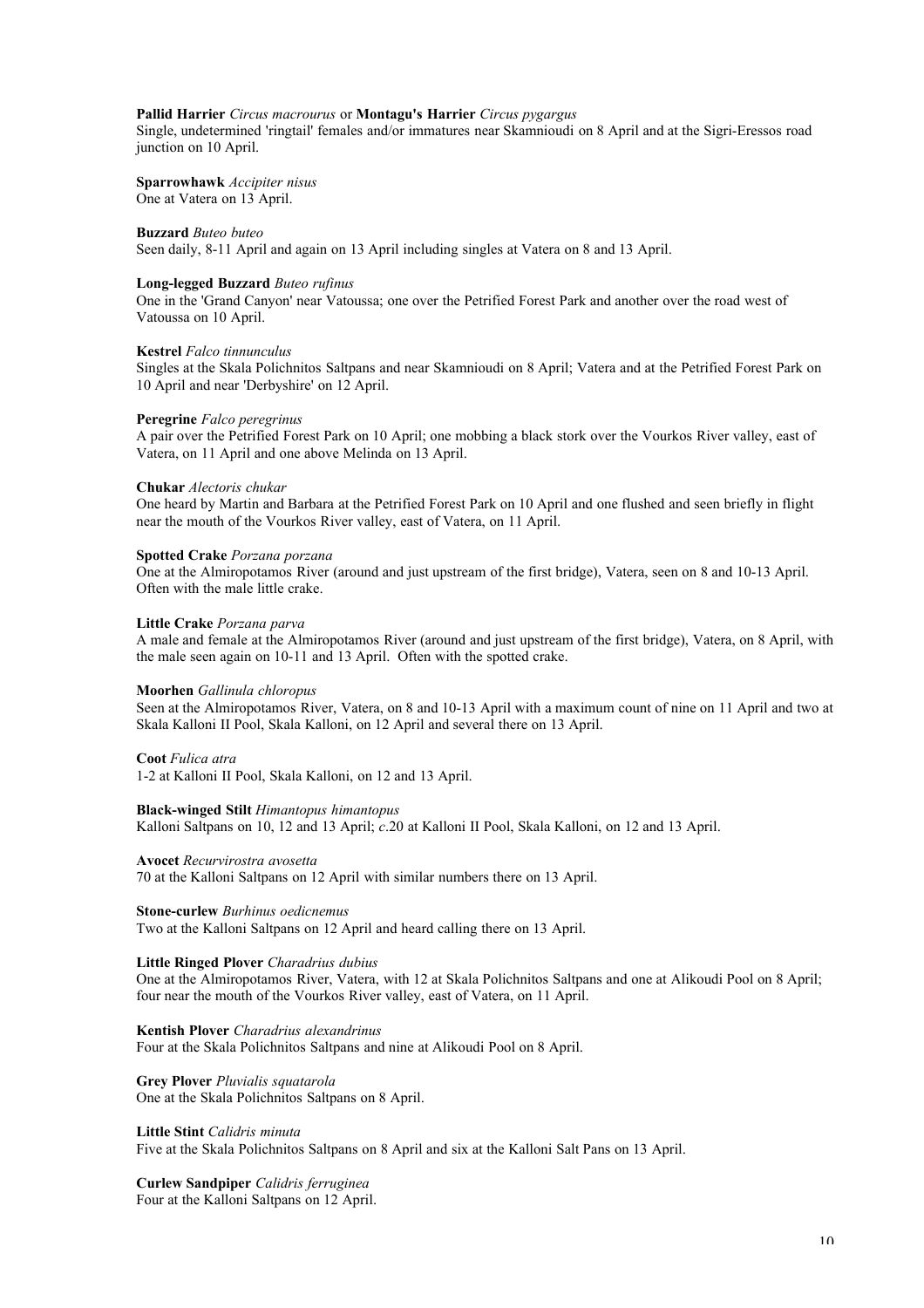#### **Ruff** *Philomachus pugnax*

117 at the Kalloni Saltpans on 12 April and 226 there on 13 April, with a single at Kalloni II Pool, Skala Kalloni, on the same day.

**Redshank** *Tringa totanus* A single at the Skala Polichnitos Saltpans on 8 April.

## **Marsh Sandpiper** *Tringa stagnatilis*

Five at the Kalloni Saltpans on 12 April and six there on 13 April.

#### **Greenshank** *Tringa nebularia*

Four at the Skala Polichnitos Saltpans and one at Alikoudi Pool on 8 April; 10 at the Kalloni Salt Pans on 12 April with six there on 13 April.

#### **Green Sandpiper** *Tringa ochropus*

Singles at the Almiropotamos River, Vatera, on 8 April with two there on 11 April and one heard at the Kalloni Saltpans on 12 April.

#### **Wood Sandpiper** *Tringa glareola*

Five at Kalloni II Pool, Skala Kalloni, on 12 April with 3 there on 13 April; 23 at the Kalloni Saltpans on 12 April with 12 there on 13 April.

**Common Sandpiper** *Actitis hypoleucos* Singles at Alikoudi Pool on 8 April and the Almiropotamos River, Vatera, on 13 April.

#### **Mediterranean Gull** *Larus melanocephalus*

Three adults over the beach at Skala Kalloni on 12 April and an adult east in Vatera Bay on 13 April.

#### **Yellow-legged Gull** *Larus cachinnans michahellis* Seen daily. Common throughout the island.

**Gull-billed Tern** *Gelochelidon nilotica* Three at the Kalloni Saltpans on 12 April.

#### **Common Tern** *Sterna hirundo*

Several in Kalloni Bay, Skala Kalloni, on 12 April and at the Kalloni Saltpans on 12 and 13 April.

**Little Tern** *Sterna albifrons* Three at the Kalloni Saltpans on 12 April and four there on 13 April.

**Whiskered Tern** *Chlidonias hybridus* Three at the Kalloni Saltpans on 12 April and a single there on 13 April.

#### **Collared Dove** *Streptopelia decaocto* Seen daily, throughout the island.

**Turtle Dove** *Streptopelia turtur* Singles heard, Vourkos River valley, east of Vatera, on 11 April and near Neochori on 13 April.

**Cuckoo** *Cuculus canorus* One seen northeast of Vasilika on 9 April and heard daily, 11-13 April.

#### **Scops Owl** *Otus scops*

One roosting in a Eucalyptus tree at the 'mini-soccer' and taverna site, Kalloni, on 12 April.

#### **Little Owl** *Athene noctua*

One at dusk on the roof opposite House Voudouris, Vatera, on the evenings of 9, 10, 12 and 13 April.

## **Swift** *Apus apus*

Seen daily in small numbers, including birds entering roof nest cavities in Kalloni town. A group of c.40 were over the bay at Achladeri on 9 April.

#### **Alpine Swift** *Apus melba*

*c*.50 feeding over hilly countryside just northeast of Vasilika and several above Agiassos on 9 April.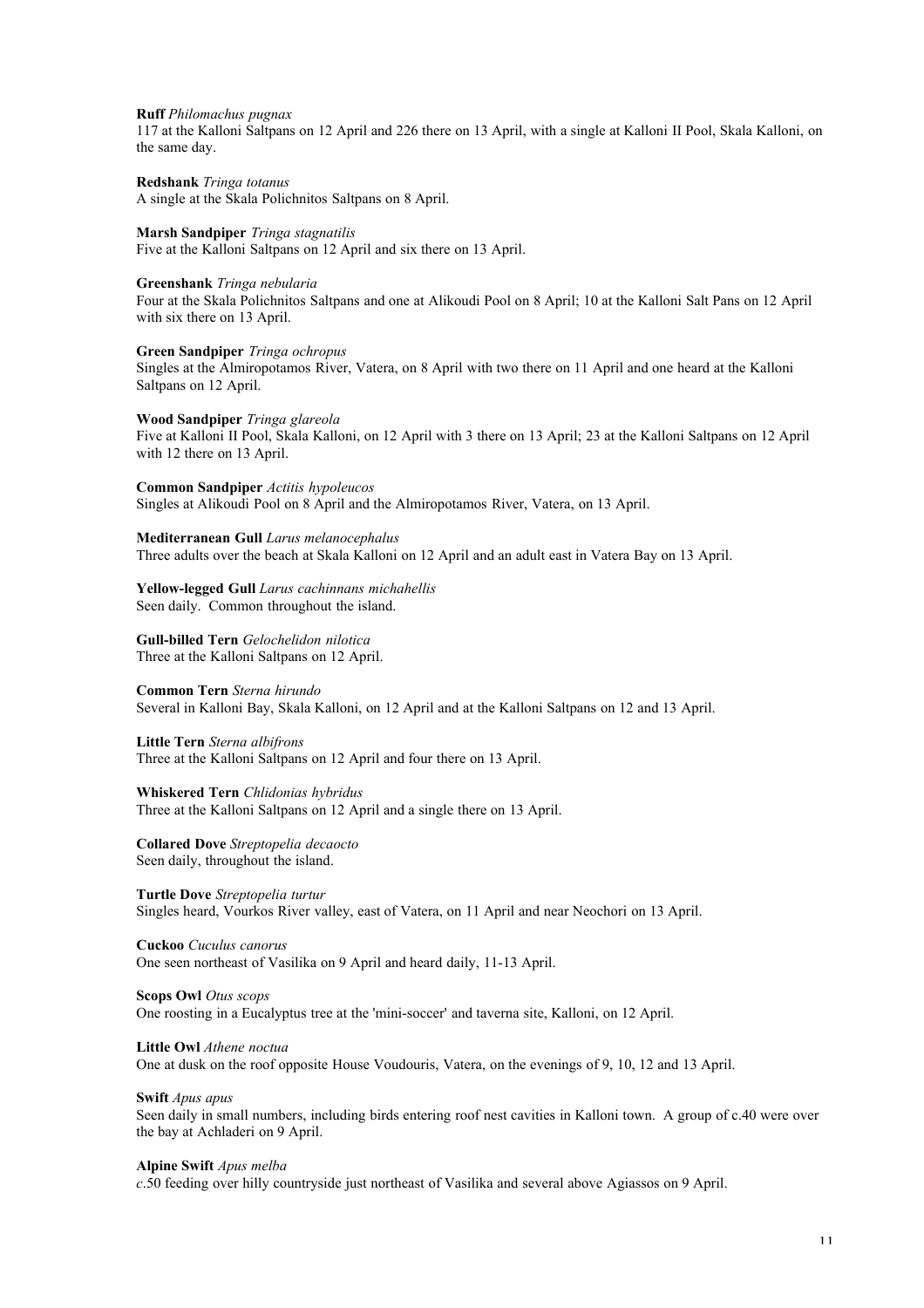#### **Hoopoe** *Upupa epops*

Singles, on the beach at Alikoudi Pool on 8 April; heard calling in hilly countryside just northeast of Vasilika on 9 April, near Kalloni II Pool, Skala Kalloni, on 12 April and between Paleochori and Melinda on 13 April.

**Wryneck** *Jynx torquilla*

One near Skamnioudi on 8 April.

## **Middle Spotted Woodpecker** *Dendrocopos medius*

Heard on 8 and 9 April including 1-2 in the sweet chestnut woodland above Agiassos; two seen in the 'Grand Canyon' near Vatoussa on 10 April; one heard calling from the olive groves in the Vourkos River valley, east of Vatera, on 11 April and one heard calling in the 'orchid' valley above Melinda on 13 April.

#### **Short-toed Lark** *Calandrella brachydactyla*

A flock of 16 and a single in the coastal strip south of the Kalloni Saltpans on 12 April.

#### **Crested Lark** *Galerida cristata*

Seen daily. Abundant throughout the island.

## **Woodlark** *Lullula arborea*

One east of Kato Stavros on 13 April.

#### **Sand Martin** *Riparia riparia*

Several in a mixed hirundine flock near Skamnioudi on 8 April; one over House Voudouris, Vatera, on 11 April and several in a mixed hirundine flock between Petra and Molivos on 13 April.

#### **Crag Martin** *Ptyonoprogne rupestris*

Two over hilly countryside just northeast of Vasilika on 9 April; two at Ipsilou Monastery on 10 April; one over House Voudouris, Vatera, on 11 April and two in the 'orchid' valley above Melinda on 13 April.

**Swallow** *Hirundo rustica* Seen daily in small numbers.

#### **Red-rumped Swallow** *Hirundo daurica*

Small numbers seen in Vatera and near the Almiropotamos River, Vatera, on 8 and 10-13 April; five in the 'Grand Canyon' near Vatoussa on 10 April; two near the mouth of the Vourkos River valley, east of Vatera, on 11 April; several at the Kalloni Saltpans on 12 April; two above Melinda and a large movement with other hirundines between Petra and Molivos on 13 April.

#### **House Martin** *Delichon urbica* Seen daily in small numbers.

**Tawny Pipit** *Anthus campestris* One at the Sigri-Eressos road junction on 10 April.

#### **Tree Pipit** *Anthus trivialis* One at the Petrified Forest Park on 10 April.

#### **Meadow Pipit** *Anthus pratensis*

Two on the 'rocky' field adjacent to Skala Polichnitos Saltpans and another nearby, 8 April.

#### **Black-headed Wagtail** *Motacilla flava feldegg*

Small numbers on the Almiropotamos River, Vatera, 8-13 April; a flock of *c*.60 on the 'rocky' field adjacent to Skala Polichnitos Saltpans on 8 April and two at Kalloni II Pool, Skala Kalloni, on 12 and 13 April.

#### **Blue-headed Wagtail** *Motacilla flava flava*

One on the 'rocky' field adjacent to Skala Polichnitos Saltpans on 8 April.

#### **White Wagtail** *Motacilla alba*

Small numbers on 8 and 9 April and daily, 11-13 April. A pair nesting on a small islet offshore from Agias Fokas.

#### **Wren** *Troglodytes troglodytes*

Heard singing in the sweet chestnut woodland above Agiassos on 9 April and near Neochori on 13 April.

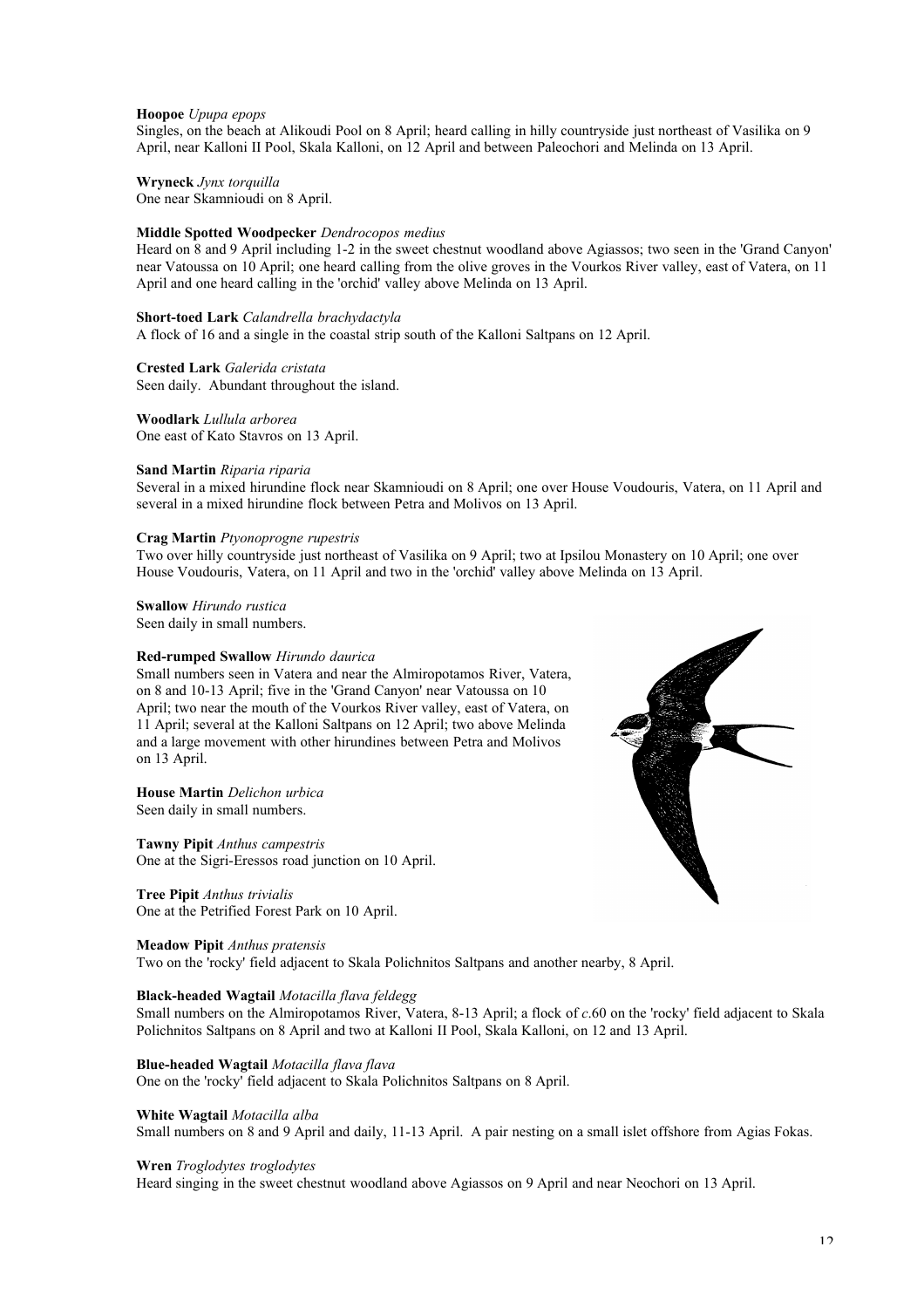**Robin** *Erithacus rubecula* One in the sweet chestnut woodland above Agiassos on 9 April.

#### **Nightingale** *Luscinia megarhynchos*

Heard daily. Four singing on the scrubby woodland slopes above Agiassos on 9 April.

**Whinchat** *Saxicola rubetra*

Two at Efthalou and a single at the Kalloni Saltpans on 13 April.

## **Isabelline Wheatear** *Oenanthe isabellina*

Four at the Sigri-Eressos road junction on 10 April.

#### **Northern Wheatear** *Oenanthe oenanthe*

One on the 'rocky' field adjacent to Skala Polichnitos Saltpans on 8 April and a fine male near the mouth of the Vourkos River valley, east of Vatera, on 11 April.

#### **Black-eared Wheatear** *Oenanthe hispanicus melanoleuca*

The stunning eastern race. Seen daily. All males with black throats except for one pale-throated form between Petra and Molivos on 13 April. Numerous and widespread in rocky areas.

#### **Blue Rock Thrush** *Monticola solitarius*

One at Agias Fokas on 9 April; single males between Petra and Molivos and above Melinda on 13 April.

#### **Blackbird** *Turdus merula*

Seen daily. Widespread. Relatively secretive compared to UK blackbirds so can be overlooked, but common in olive groves.

**Song Thrush** *Turdus philomelos* One in the 'army camp' pine woodland at Achladeri on 9 April.

**Mistle Thrush** *Turdus viscivorus* One in pine woodland, near the T-junction on the Achladeri-Vasilika road on 10 April.

**Cetti's Warbler** *Cettia cetti* Heard daily on 10-13 April.

**Sedge Warbler** *Acrocephalus schoenobaenus* 1-2, Almiropotamos River, Vatera, on 8, 10 and 11 April; two at Kalloni II Pool, Skala Kalloni, on 12 and 13 April.

#### **Subalpine Warbler** *Sylvia cantillans*

Seen or heard daily, 9-11 April and on 13 April, including birds at the nuthatch site near Achladeri and above Agiassos on 9 April, in the 'Grand Canyon' near Vatoussa on 10 April, along the Vourkos River valley, east of Vatera, on 11 April and in the stream valley above Melinda on 13 April. Numerous at the latter two sites.

**Rüppell's Warbler** *Sylvia ruepelli* At least six between Petra and Molivos on 13 April.

#### **Orphean Warbler** *Sylvia hortensis crassirostris*

One near the Almiropotamos River, Vatera, on 8 April; two in coastal scrub between Petra and Molivos and two east of Kato Stavros on 13 April.

**Whitethroat** *Sylvia communis* Singles, Almiropotamos River, Vatera, on 8, 11 and 13 April.

#### **Blackcap** *Sylvia atricapilla*

One near Skamnioudi on 8 April; heard singing at the 'nuthatch' site in the pine woodland at Achladeri on 9 April and one near Neochori on 13 April.

#### **Long-tailed Tit** *Aegithalos caudatus tephronotus*

This is the shorter-tailed, grey-backed Asia Minor race. Two in the pine woodland at Achladeri on 9 April and several in the 'Grand Canyon' near Vatoussa on 10 April.

**Blue Tit** *Parus caeruleus* Seen and/or heard daily.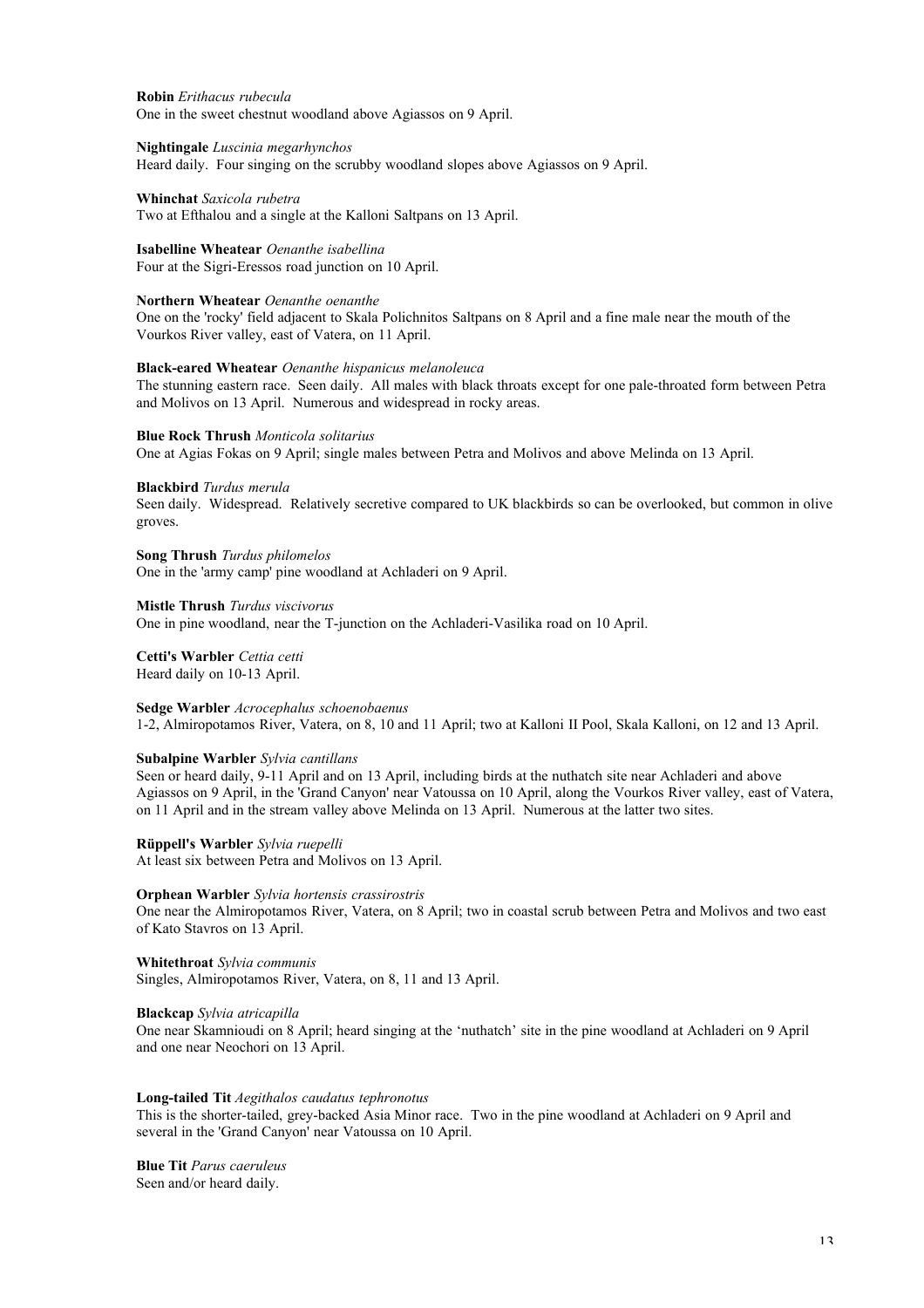**Great Tit** *Parus major* Seen and/or heard daily.

#### **Kruper's Nuthatch** *Sitta krueperi*

Superb views of a male near the 2003 nest-site at the 'army camp' pine woodland site at Achladeri on 9 April.

#### **Western Rock Nuthatch** *Sitta neumayer zarudnyi*

A pair at the nest in the 'Grand Canyon' near Vatoussa; a single at Ipsilou Monastery on 10 April; two from the 'bandstand' on the Kalloni to Petra road and a single between Petra and Molivos on 13 April.

## **Short-toed Treecreeper** *Certhia brachydactyla*

Several in the 'army camp' pine woodland at Achladeri on 9 April.

#### **Penduline Tit** *Remiz pendulinus*

One heard by Steve, calling from olive groves near the Almiropotamos River, Vatera, on 8 April.

#### **Woodchat Shrike** *Lanius senator*

Two adjacent to Skala Polichnitos Saltpans on 8 April; singles at the Sigri-Eressos road junction on 10 April and east of Kato Stavros on 13 April.

**Masked Shrike** *Lanius nubicus* A pair near Skamnioudi on 8 April.

**Jay** *Garrulus glandarius atricapillus* This race sports a black cap. Seen daily on 8-10 April.

**Hooded Crow** *Corvus cornix* Seen daily. Common and widespread throughout the eastern part of the island.

**Raven** *Corvus corax* Seen daily, 9-11 April and again on 13 April.

**House Sparrow** *Passer domesticus* Seen daily.

**Spanish Sparrow** *Passer hispaniolensis* One at House Voudouris, Vatera, on 9 and 11 April and a flock of *c*.20 between Petra and Molivos on 13 April.

**Chaffinch** *Fringilla coelebs* Seen daily.

**Serin** *Serinus serinus* Seen and/or heard singing on 8 and 9 April and daily, 11-13 April.

**Greenfinch** *Carduelis chloris* Seen daily in small numbers.

**Goldfinch** *Carduelis carduelis* Seen daily in small numbers.

#### **Linnet** *Carduelis cannabina*

Two at the Petrified Forest Park on 10 April; two in the Vourkos River valley, east of Vatera, on 11 April and six on the sheep fields at Kalloni Saltpans on 12 April.

**Cirl Bunting** *Emberiza cirlus* Seen or heard daily.

**Cinereous Bunting** *Emberiza cineracea* A pair at the Petrified Forest Park on 10 April.

**Ortolan Bunting** *Emberiza hortulana*

Two in coastal scrub between Petra and Molivos on 13 April.

#### **Cretzschmar's Bunting** *Emberiza caesia*

At least four at the Petrified Forest Park on 10 April; two in the Vourkos River valley, east of Vatera, on 11 April and two from the 'bandstand' on the Kalloni to Petra road on 13 April.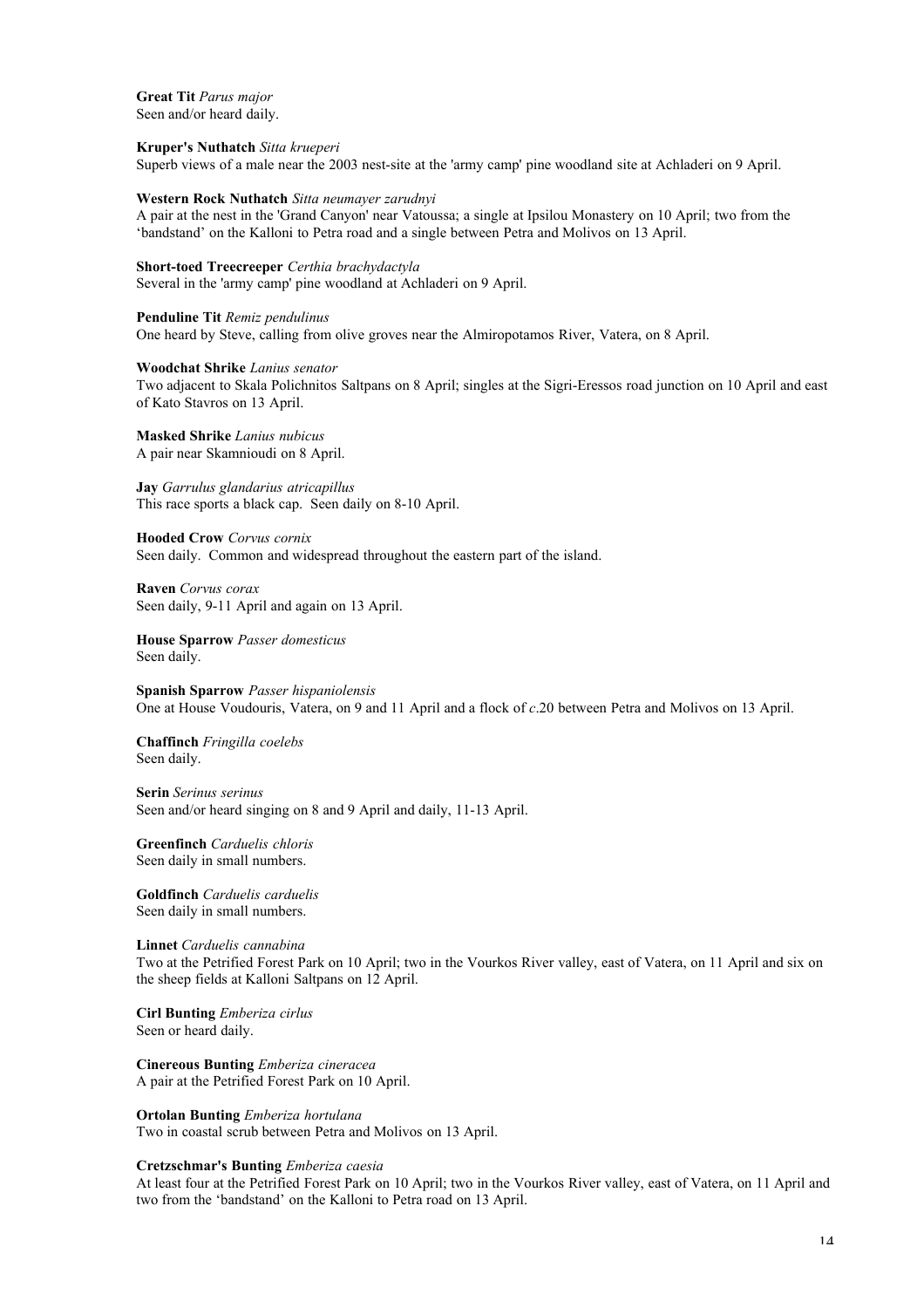**Corn Bunting** *Miliaria calandra* Seen daily. Common and widespread throughout.

**Total – 119 species**

## **Mammals**

**Eastern Hedgehog** *Erinaceus concolor* One road death, near Polichnitos on 9 April.

#### **Bat spp.**

One in full flight, in bright mid-day sunshine, in the sweet chestnut woodland above Agiassos on 9 April. Several bats at dusk and in late evening, present around House Voudouris throughout the holiday, were picked up by David's and Malcolm's bat detectors at around 50kHz indicating that these were probably Common *Pipistrellus pipistrellus* or Soprano *Pipistrellus pygmaeus* Pipistrelles. Richard Brooks (1998) lists *Pipistrellus pipistrellus*, although this is not recorded for Lesvos [but *is* recorded for nearby islands] in *The Atlas of European Mammals* (Mitchell-Jones *et al*. 1999).

#### **Persian Squirrel** *Sciurus anomalus*

One in olive groves near the Almiropotamos River, Vatera, on 8 April; one at Agiassos on 9 April; one seen by Ann in the Vourkos River valley, east of Vatera, on 11 April; one seen from Rob's bus near Achladeri on 12 April and one seen by the 'orchid group' on the road near Kato Stavros on 13 April.

#### **Lesser Mole Rat** *Nannospalax leucodon*

An abundance of burrow entrances in olive groves near the Almiropotamos River, Vatera and in the Vourkos River valley, east of Vatera, as well as at other locations, are perhaps attributable to this species. Richard Brooks (1998) lists only greater mole rat *Spalax microphthalmus*; *The Atlas of European Mammals* (Mitchell-Jones *et al*. 1999) suggests that lesser mole rats on Lesvos may in fact be the Asia Minor species *Nannospalax nehringi*.

## **Brown Rat** *Rattus norvegicus* or **Black Rat** *Rattus rattus*

Richard Brooks (1998) lists both species; *The Atlas of European Mammals* (Mitchell-Jones *et al*. 1999) records only black rat for Lesvos.

## **Red Fox** *Vulpes vulpes*

Three road deaths, including one near Vatera on 12 April and one near Neochori on 13 April.

#### **Dolphin sp.**

One unidentified dolphin off Molivos on 13 April. Richard Brooks (1998) lists Striped, Common and Bottle-nosed.

## **Amphibians & Reptiles**

#### **Common Tree Frog** *Hyla arborea*

Three on common reed and giant reed adjacent to Kalloni II Pool, Skala Kalloni on 12 April, with one there on 13 April.

#### **Marsh Frog** *Rana ridibunda*

Heard calling, Almiropotamos River, Vatera, on 8 April; at Agiassos on 9 April and in and around Kalloni II Pool, Skala Kalloni, on 12 April.

#### **Spur-thighed Tortoise** *Testudo graeca*

One in sweet chestnut woodland on the circular walk above Agiassos on 9 April and two in the Vourkos River valley, east of Vatera, on 11 April.

#### **Balkan Terrapin** *Mauremys rivulata*

Numerous in the sunshine at the Almiropotamos River, Vatera, on 8 April and also seen there on subsequent days and several at the small 'pond' at the mouth of the Vourkos River valley, east of Vatera, on 11 April.

#### **Green Lizard** *Lacerta viridis*

Two mature adults (with bright blue throats) near the Almiropotamos River, Vatera, on 8 April; a juvenile at the Petrified Forest Park on 10 April; an adult and a juvenile, Vourkos River valley, east of Vatera, on 11 April. Several juvenile 'green' lizards at these and other locations, probably this species.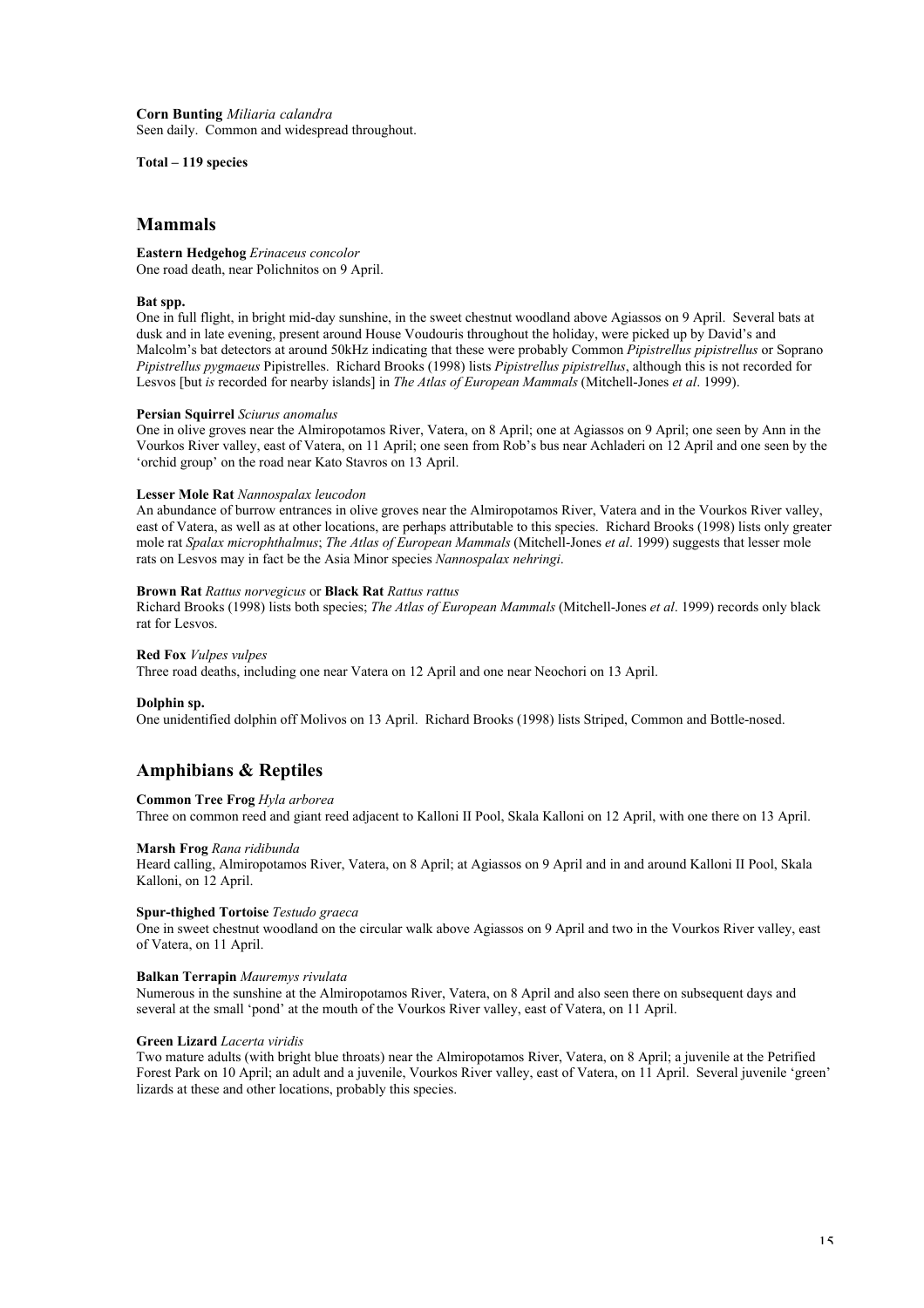## **Butterflies**

#### **Swallowtail** *Papilo machaon*

Two, Almiropotamos River, Vatera, on 8 April; Vourkos River valley, east of Vatera, on 11 April and singles, Kalloni II Pool and Kalloni Saltpans on 12 April.

#### **Scarce Swallowtail** *Iphiclides podalirius*

Two, olive groves near Almiropotamos River, Vatera, on 8 April; two seen in pine forest at Achladeri on 9 April and Vourkos River valley, east of Vatera, on 11 April.

#### **Eastern Festoon** *Zerynthia cerisy*

Almiropotamos River, Vatera, on 8 April; Agiassos on 9 April; 'Grand Canyon' near Vatoussa and the Petrified Forest Park on 10 April; Vourkos River valley, east of Vatera, on 11 April (including female depositing eggs on the underside of birthwort leaves); near Neochori and in the stream valley above Melinda on 13 April.

#### **False Apollo** *Archon apollinus*

Several, including a well-photographed copulating pair, on the terraces near the beginning of circular walk above Agiassos on 9 April and 2-3 at Ipsilou Monastery on 10 April.

#### **Large White** *Pieris brassicae*

Achladeri and Agiassos on 9 April; Vourkos River valley, east of Vatera, on 11 April; Skala Kalloni on 12 April and in the stream valley above Melinda on 13 April.

#### **Eastern Dappled White** *Euchloe ausonia*

Almiropotamos River, Vatera, on 8 April; Achladeri and Agiassos on 9 April; Petrified Forest Park on 10 April; Vourkos River valley, east of Vatera, on 11 April; Skala Kalloni and Kalloni Saltpans on 12 April.

#### **Orange Tip** *Anthocharis cardamines*

Almiropotamos River, Vatera, on 8 April; Achladeri and Agiassos on 9 April; 'Grand Canyon' near Vatoussa and the Petrified Forest Park on 10 April; Vourkos River valley, east of Vatera, on 11 April; near Neochori and in the stream valley above Melinda on 13 April.

#### **Clouded Yellow** *Colias crocea*

Almiropotamos River, Vatera, on 8 April and Vourkos River valley, east of Vatera, on 11 April.

#### **Green Hairstreak** *Callophrys rubi*

Vourkos River valley, east of Vatera, on 11 April.

#### **Small Copper** *Lycaena phlaeas*

Almiropotamos River, Vatera and Skala Polichnitos Saltpans on 8 April; Achladeri and Agiassos on 9 April; 'Grand Canyon' near Vatoussa and the Petrified Forest Park on 10 April; Vourkos River valley, east of Vatera, on 11 April; Kalloni Saltpans on 12 April and in the stream valley above Melinda on 13 April.

#### **Holly Blue** *Celastrina argiolus*

Achladeri and Agiassos on 9 April; 'Grand Canyon' near Vatoussa on 10 April; Vourkos River valley, east of Vatera, on 11 April and Kalloni Saltpans on 12 April.

**Green-underside Blue** *Glaucopsyche alexis* Achladeri on 9 April; Vourkos River valley, east of Vatera, on 11 April and in the stream valley above Melinda on 13 April.

## a **Blue**, *Pseudophilotes vicrama*

Vourkos River valley, east of Vatera, on 11 April.

#### **Brown Argus** *Aricia agestis*

Almiropotamos River, Vatera, on 8 April; 'Grand Canyon' near Vatoussa and Petrified Forest Park on 10 April; Vourkos River valley, east of Vatera, on 11 April.

#### **Common Blue** *Polyommatus icarus*

Vourkos River valley, east of Vatera, on 11 April.

**Large Tortoiseshell** *Nymphalis polychloros* One, above Agiassos on 9 April.

#### **Red Admiral** *Vanessa atalanta*

Agiassos on 9 April; 'Grand Canyon' near Vatoussa on 10 April and Vourkos River valley, east of Vatera, on 11 April.

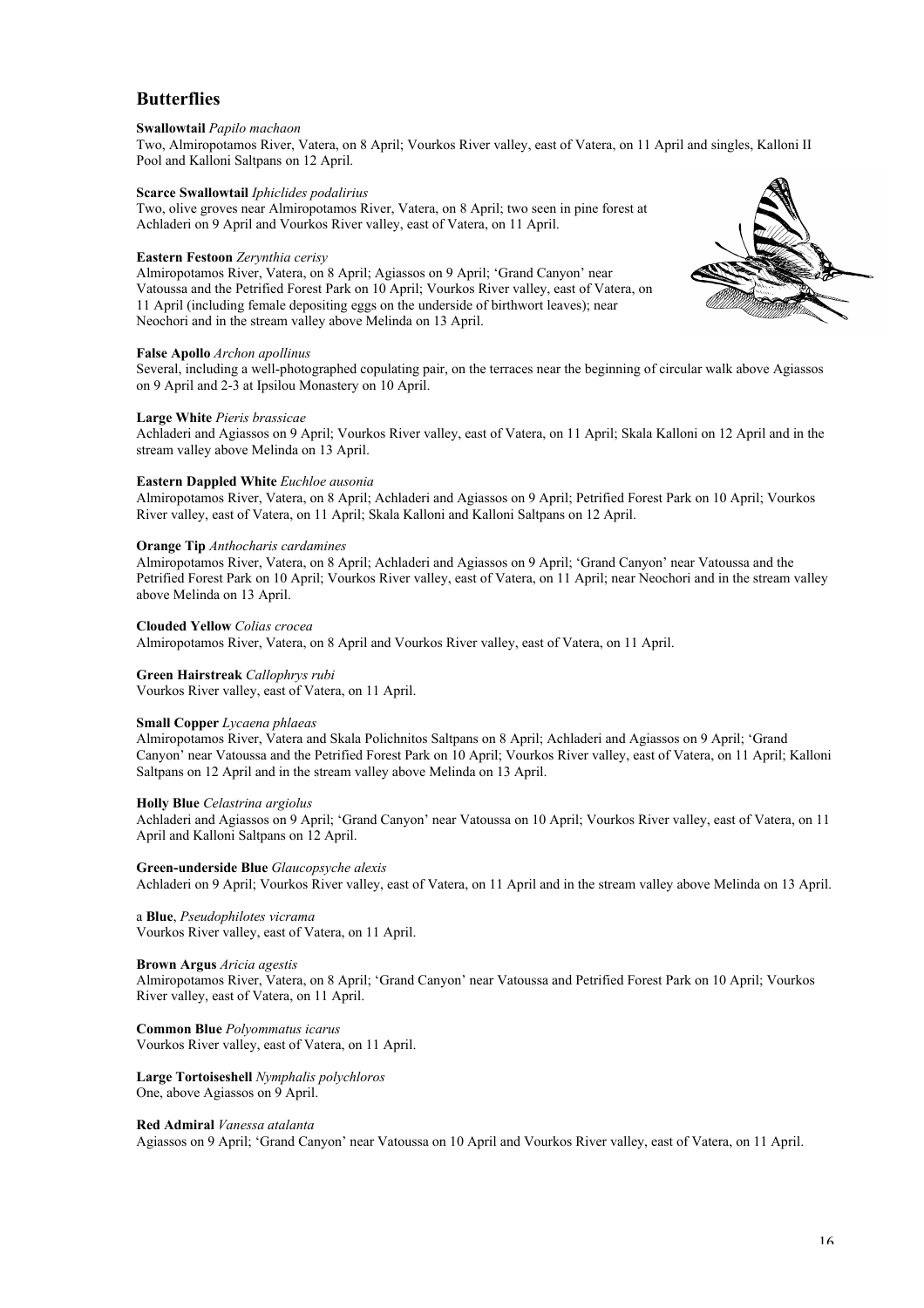#### **Painted Lady** *Vanessa cardui*

Almiropotamos River, Vatera, on 8 April; Achladeri and Agiassos on 9 April; 'Grand Canyon' near Vatoussa and Petrified Forest Park on 10 April; Vourkos River valley, east of Vatera, on 11 April; Skala Kalloni and Kalloni Saltpans on 12 April and in the stream valley above Melinda on 13 April.

**Knapweed Fritillary** *Melitaea phoebe* A colony on the sides of the Vourkos River valley, east of Vatera, on 11 April.

**Small Heath** *Coenonympha pamphilus*

Several near Achladeri on 9 April; Petrified Forest Park on 10 April; Vourkos River valley, east of Vatera, on 11 April and on the north coast near Molivos on 13 April.

**Wall Brown** *Lasiommata megera* Vourkos River valley, east of Vatera, on 11 April.

**Large Wall Brown** *Lasiommata maera* Petrified Forest Park on 10 April.

**Mallow Skipper** *Carchodous alceae* Almiropotamos River, Vatera, on 8 April; Agiassos on 9 April and Vourkos River valley, east of Vatera, on 11 April.

## **Moths**

**Humming-bird Hawk-moth** *Macroglossum stellatarum* Olive groves adjacent to the Almiropotamos River, Vatera, on 8 April and Kalloni II Pool, Skala Kalloni on 12 April.

**Striped Hawk-moth** *Hyles lineata* One attracted to the lights at Taverna Kalamakia on 12 April.

**Silver Y** *Autographa gamma* Adjacent to the Almiropotamos River, Vatera, on 8 April.

## **Dragonflies**

**Blue-tailed Damselfly** *Ischnura elegans* Kalloni Saltpans on 12 April.

**Broad-bodied Chaser** *Libellula depressa* A fresh female at the small 'pond' at the mouth of the Vourkos River valley, east of Vatera, on 11 April.

## **Other invertebrates**

**Field Cricket** *Gryllus campestris* Abundant on open ground near the Skala Polichnitos Saltpans on 8 April.

**Bush-cricket sp.** Petrified Forest Park on 10 April.

**Blue-winged Grasshopper** *Oedipoda caerulescens* Vourkos River valley, east of Vatera, on 11 April and also seen elsewhere.

#### **Dung Beetle sp.**

An enormous dung beetle, possibly one of the scarab group. Vourkos River valley, east of Vatera, on 11 April.

**Yellow-and-black Flat-backed Millipede** In grassland near Skala Polichnitos Saltpans on 8 April and also seen elsewhere.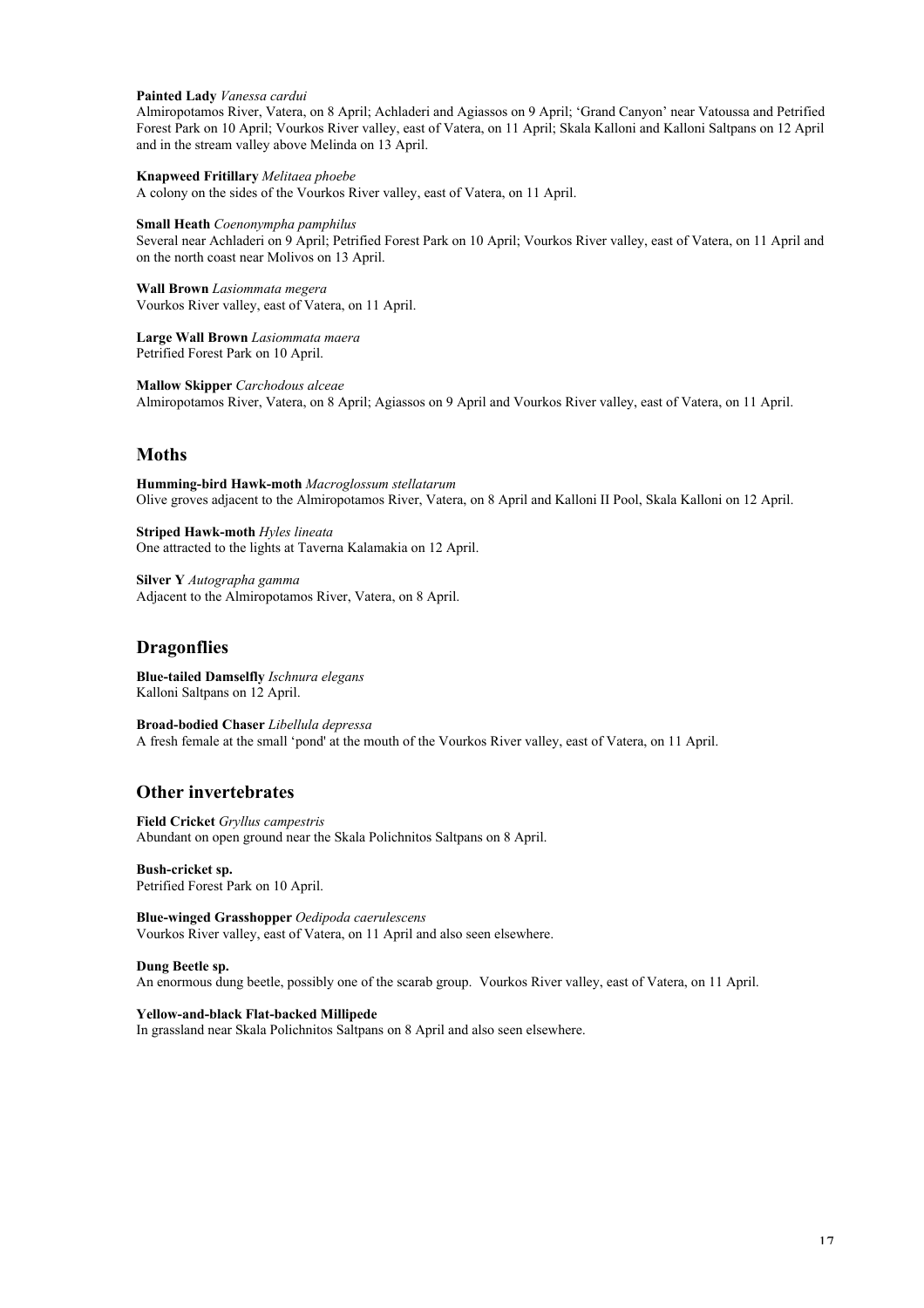## **Plants**

**Calabrian Pine** *Pinus halepensis* ssp. *brutia* The trees in the pine forest to the east of Kalloni Bay confirmed by Dirk Raes to be *Pinus halepensis brutia*.

**Stone Pine** *Pinus pinea* Skala Kalloni. Introduced to the island.

**Italian Cypress** *Cupressus sempervirens* Frequent and widespread; in both its 'normal' and columnar forms.

**Sweet Chestnut** *Castanea sativa* The dominant tree above Agiassos, 9 April.

**Kermes Oak** *Quercus coccifera* Evergreen, with small holly-like leaves. A frequent component of the garrigue.

**Valonia Oak** *Quercus aegilops*

Its acorn cups are unmistakable – large, with thick, flattened re-curved scales. Abundant in the 'Grand Canyon' area, west of Vatoussa, 10 April.

**Gall Oak** *Quercus infectoria* Its pale foliage contrasts with that of *Q. aegilops*. Also present in the 'Grand Canyon' area, west of Vatoussa, 10 April.

**Cytinus** *Cytinus hypocistis* ssp. *clusii* (*Cytinus ruber*) In garrigue just south of Molivos, 13 April.

**Fig** *Ficus carica* Frequent.

**Roman Nettle** *Urtica pilulifera* Seen at several locations including the Vourkos River valley, east of Vatera, 11 April.

#### **Hairy Birthwort** *Aristolochia hirta*

In the Vourkos River valley near Kato Stavros, east of Vatera, 11 April; near Neochori and frequent in the stream valley above Melinda, 13 April.

**Sea Beet** *Beta vulgaris* ssp. *maritima* Vourkos River valley, east of Vatera, 11 April.

**Glasswort** sp. *Salicornia* sp. Skala Polichnitos Saltpans, 8 April.

**Sea Purslane** *Halimione portulacoides* Skala Polichnitos Saltpans, 8 April.

**Small-flowered Catchfly** *Silene gallica*

**Mediterranean Catchfly** *Silene colorata* subsp. *colorata* Abundant along the top of the beach at Vatera. Common and widespread.

**Crown Anenome** *Anemone coronaria*

**Peacock Anemone** *Anemone pavonina*

#### **Water-crowfoot** sp.*Ranunculus* sp.

Two species present at Kalloni II Pool, Skala Kalloni, 12 April. One with floating leaves is probably either Pond Watercrowfoot *Ranunculus peltatus* or Brackish Water-crowfoot *R. baudoti*; the other has submerged leaves only and is probably Common Water-crowfoot *R. aquatilis*.

**Pheasant's-eye** *Adonis annua*

A large, impressive clump, in open scrub adjacent to the Almiropotamos River, Vatera, 8 April.

**Small-flowered Buttercup** *Ranunculus parviflorus*

**Celery-leaved Buttercup** *Ranunculus sceleratus* Kalloni II Pool, Skala Kalloni, 12 April.

a **Poppy** *Papaver minus* ?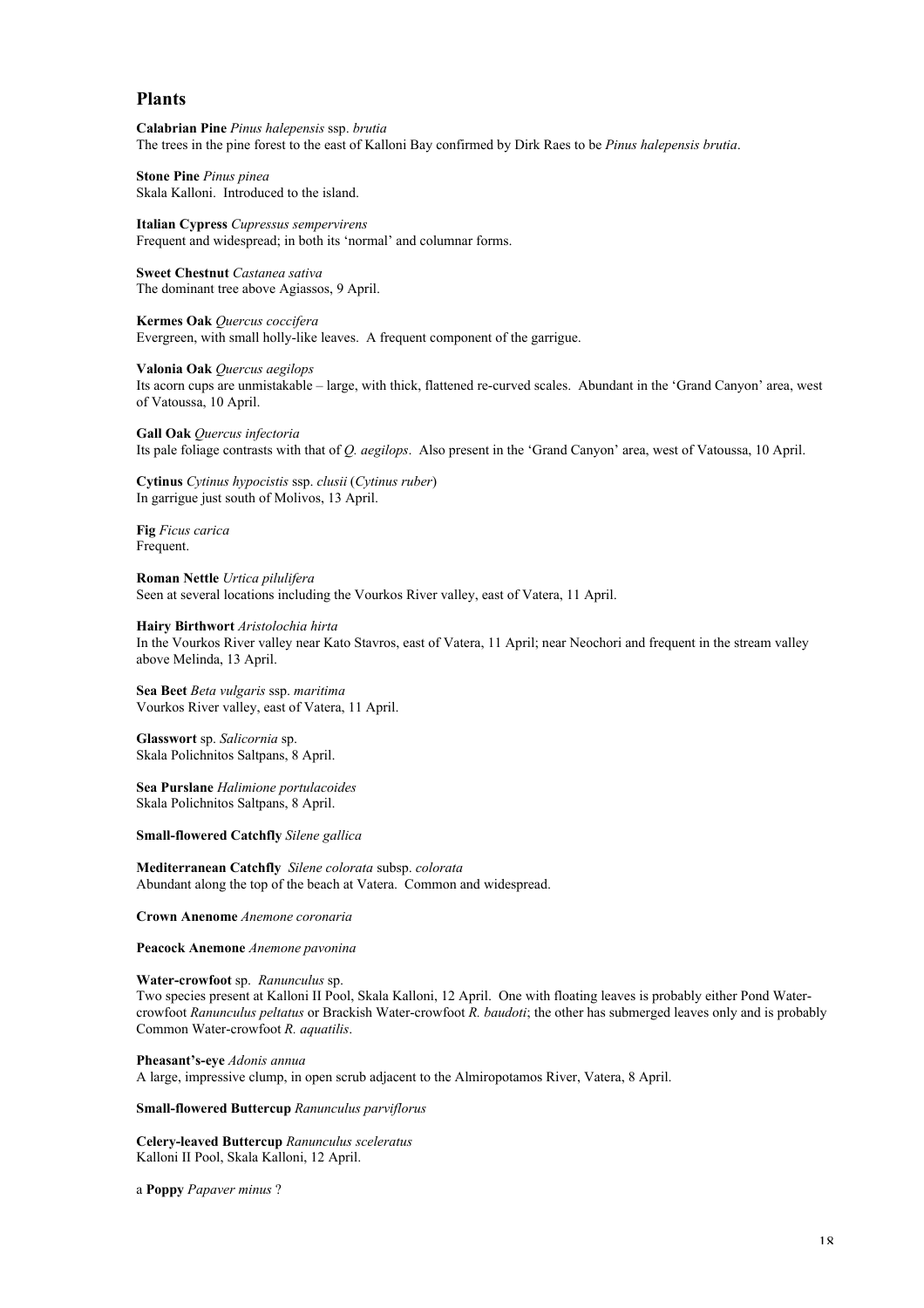Short, with deep crimson (rather than scarlet) petals; growing on grass verges in Vatera and elsewhere. Possibly this species.

**Yellow-horned Poppy** *Glaucium flavum* Vatera beach.

**Bunias** *Bunias erucago*

**Virginia Stock** *Malcolmia maritima* Vatera beach.

**Spring Rock-cress** *Arabis verna* 'Grand Canyon' near Vatoussa, 10 April.

**Three-horned Stock** *Matthiola tricuspidata* Vatera beach.

**Dittander** *Lepidium latifolium*

**White Mignonette** *Reseda alba* At the roadside near Molivos, 13 April.

**Reddish Stonecrop** *Sedum rubens* Vatera beach and Petrified Forest Park, 10 April.

**Navelwort** sp. *Umbilicus* sp. Growing in the walls in the stream valley above Melinda, 13 April.

**Oriental Plane** *Platanus orientalis* A riparian species. Vourkos River valley, east of Vatera, 11 April and in the stream valley above Melinda, 13 April.

**Mediterranean Salad Burnet** *Poterium verrucosum* [*Sanguisorba minor* ssp. *magnolii*]

**Thorny Burnet** *Sarcopoterium spinosum* A widespread, frequently dominant component of the garrigue.

**Almond-leaved Pear** *Pyrus spinosa* (*Pyrus amygdaliformis*) Common and widespread.

**Hairy Thorny Broom** *Calycotoma villosa* Occasional component of the garrigue and maquis.

**Fodder Vetch** *Vicia villosa*

**Hairy Yellow Vetchling** *Vicia hybrida*

*Vicia melanops*

*Lathyrus blepharicarpus*

**Wild Pea** *Pisum sativum* In the olive groves below Agiassos, 9 April and near Paleochori on 13 April.

a **Medick** *Medicago littoralis* Abundant on Vatera beach.

*Trifolium uniflorum* Petrified Forest Park, 10 April.

*Trifolium grandiflorum* (*Trifolium speciosum*) Abundant on Vatera beach.

**Reversed Clover** *Trifolium resupinatum* Kalloni II Pool, Skala Kalloni, 12 April.

**Bermuda Buttercup** *Oxalis pes-caprae* Frequent at roadsides and on open wasteground.

**Cut-leaved Crane's-bill** *Geranium dissectum* Widespread.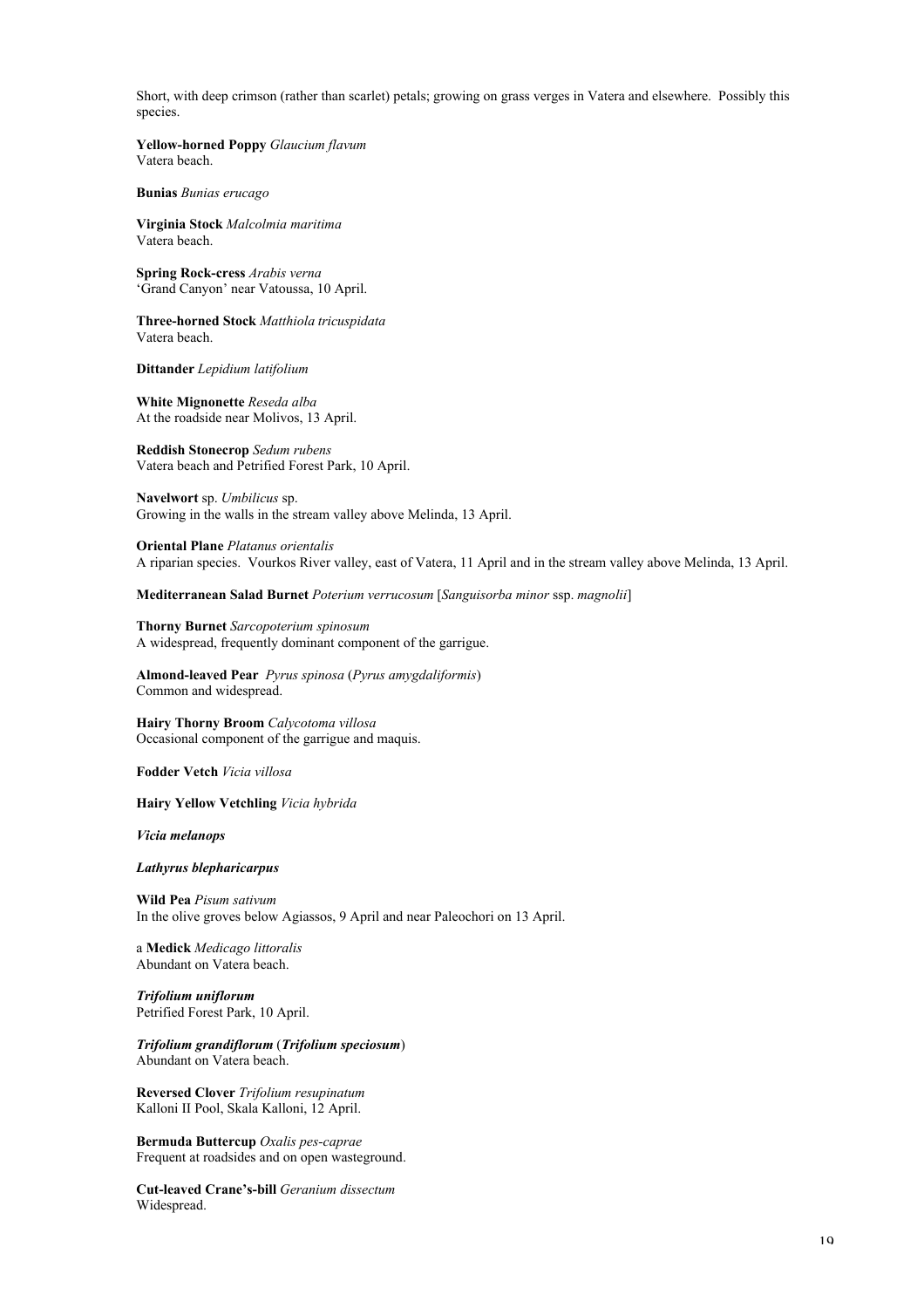**Little Robin** *Geranium purpureum* Vourkos River valley, east of Vatera, 11 April.

**Shining Crane's-bill** *Geranium lucidum* Above Agiassos, 9 April.

**Cut-leaved Stork's-bill** *Erodium laciniatum*

a **Flax** *Linum* White flower. Possibly *L. tenuifolium*?

**Sun Spurge** *Euphorbia helioscopia* Vatera beach and frequent on arable land.

**Narrow-leaved Glaucous Spurge** *Euphorbia rigida* Along the walled track above Agiassos and in the olive groves below Agiassos, 9 April. Also seen elsewhere.

**Sea Spurge** *Euphorbia paralias* On the beach at the mouth of the Vourkos River valley, east of Vatera, 11 April.

**Large Mediterranean Spurge** *Euphorbia characias*

**Annual Mercury** *Mercurialis annua* Abundant in arable field margins.

**Turpentine Tree** *Pistacia terebinthus* A frequent component of maquis.

**Mastic Tree** *Pistacia lentiscus* A frequent component of maquis.

**Musk Mallow** *Malva moschata* Vatera, 8 April.

*Cistus creticus* ssp. *creticus* This and sage-leaved cistus frequently predominate in the garrigue.

**Sage-leaved Cistus** *Cistus salvifolius*

**Tamarisk** sp. *Tamarix* sp.

**Field Eryngo** *Eryngium campestre*

**Shepherd's Needle** *Scandix pecten-veneris* Frequent in grassy places.

**Water Dropwort** sp. *Oenanthe* sp. In a roadside ditch near Kalloni Saltpans. Could be Fine-leaved Water Dropwort *Oenanthe fistulosa*.

**Fennel** *Foeniculum vulgare*

**Thorow-wax** sp. *Bupleurum* sp.

**Giant Fennel** *Ferula communis* subsp. *communis* Conspicuous along many roadside verges.

**Scarlet Pimpernel** *Anagallis arvensis* Abundant. Both blue- and scarlet-flowered forms were seen.

**Ivy-leaved Sowbread** *Cyclamen hederifolium* Not in flower. Above Agiassos, 9 April, particularly along the walled track and near Neochori on 13 April.

**Wild Olive** *Olea europea* subsp. *oleaste*r ? Plants growing high up on the hillside west of Vatoussa, 10 April, were almost certainly wild olives.

**Oleander** *Nerium oleander* subsp. *oleander*

**Squinancywort** *Asperula cynanchica* Adjacent to the Skala Polichnitos Saltpans, 8 April and near Neochori, 13 April.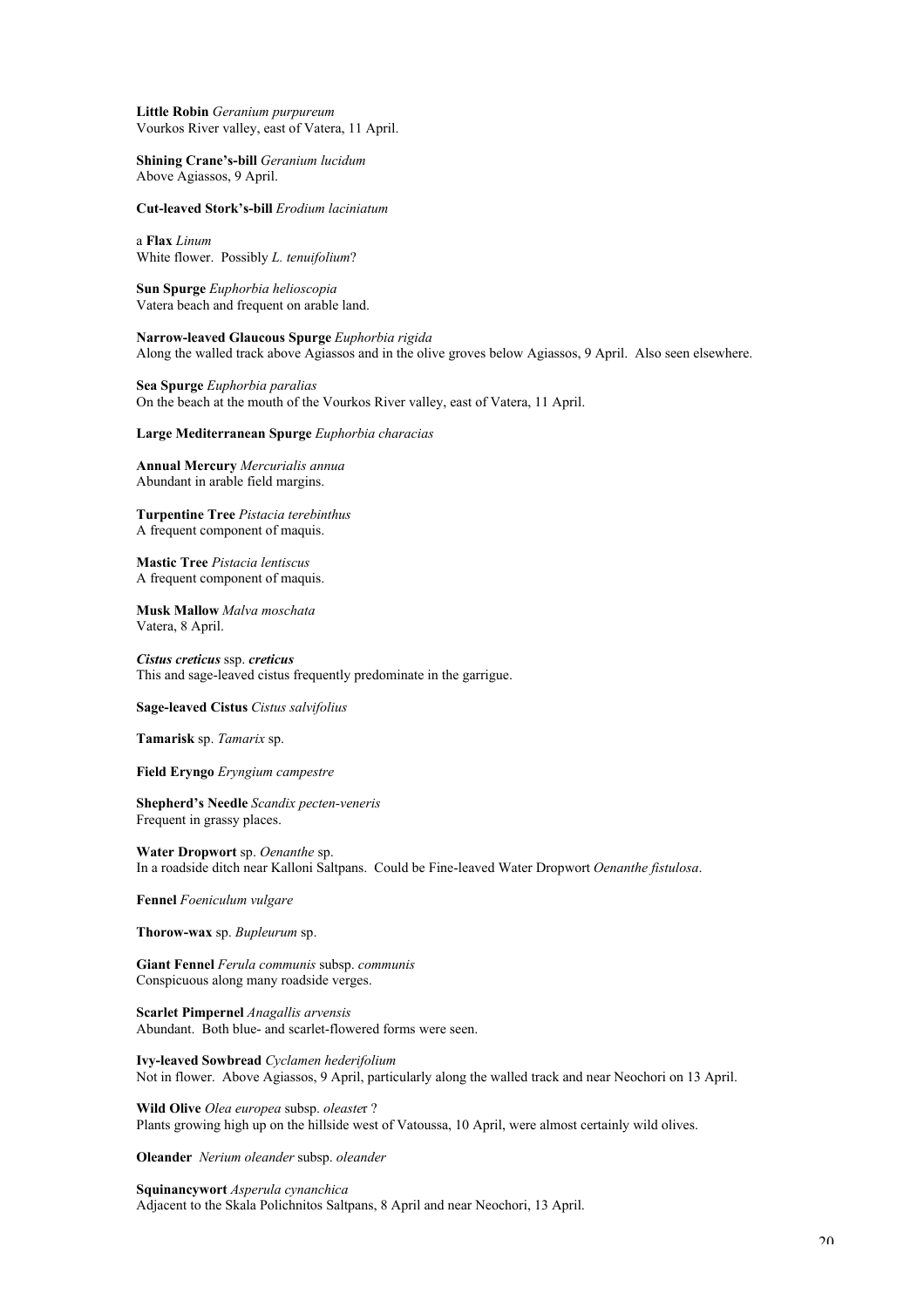**Mallow-leaved Bindweed** *Convolvulus althaeoides* Roadside verges.

**Borage** *Borago officinalis* Skala Polichnitos Saltpans, 8 April.

**Blue Hound's Tongue** *Cynoglossum creticum* In olive groves between Paleochori and Melinda, 13 April.

**Alkanet** *Anchusa officinalis* Almiropotamos River, Vatera, 8 April; near Noechori on 13 April and seen at sites elsewhere.

**Henbit Deadnettle** *Lamium amplexicaule* subsp. *amplexicaule*

**Marjoram** *Origanum vulgare*

**French Lavender** *Lavandula stoechas* Frequent in garrigue.

**Clary** sp. *Salvia* sp.

**Nettle-leaved Figwort** *Scrophularia peregrina* Along the track in olive groves adjacent to the Almiropotamos River, Vatera, 8 April and in the stream valley above Melinda, 13 April.

**French Figwort** *Scrophularia canina* In the stream valley above Melinda, 13 April.

a **Mullein** *Verbasum undulatum* Frequent on roadside verges.

**Broomrape** sp. *Orobanche* sp. Parasitic and lacking chlorophyll. Seen at several sites including the stream valley above Melinda, 13 April.

**Buck's-horn Plantain** *Plantago coronopus* Abundant on Vatera beach.

**Ribwort Plantain** *Plantago lanceolata* Abundant on Vatera beach.

**Pink Valerian** *Centranthus calcitrapae* subsp. *calcitrapae* In the olive groves below Agiassos, 9 April and in the stream valley above Melinda, 13 April.

**Large Venus's Looking-glass** *Legousia speculum-veneris* or *Legousia pentagonica* Adjacent to the Almiropotamos River, Vatera, 8 April and in the Petrified Forest Park, 10 April. Also seen at other locations.

**Woolly Chamomile** *Anthemis tomentosa* Abundant on Vatera beach.

a **Mayweed** *Anthemis chia* Grassy places and neglected arable land.

**Field Marigold** *Calendula arvensis* Frequent in Vatera and other locations.

**Syrian Thistle** *Notobasis syriaca* Roadside verges and open wasteground.

**Milk Thistle** *Cynara cornigera*

**Cornflower** *Centaurea cyanus* Near the 'bandstand' on the Kalloni to Petra road, 13 April.

**Salsify** *Tragopogon porrifolius*

**Pink Hawksbeard** *Crepis rubra*

Frequent on roadside verges in the Ipsilou Monastery area, 10 April and growing in profusion near the 'bandstand' on the Kalloni to Petra road, 13 April.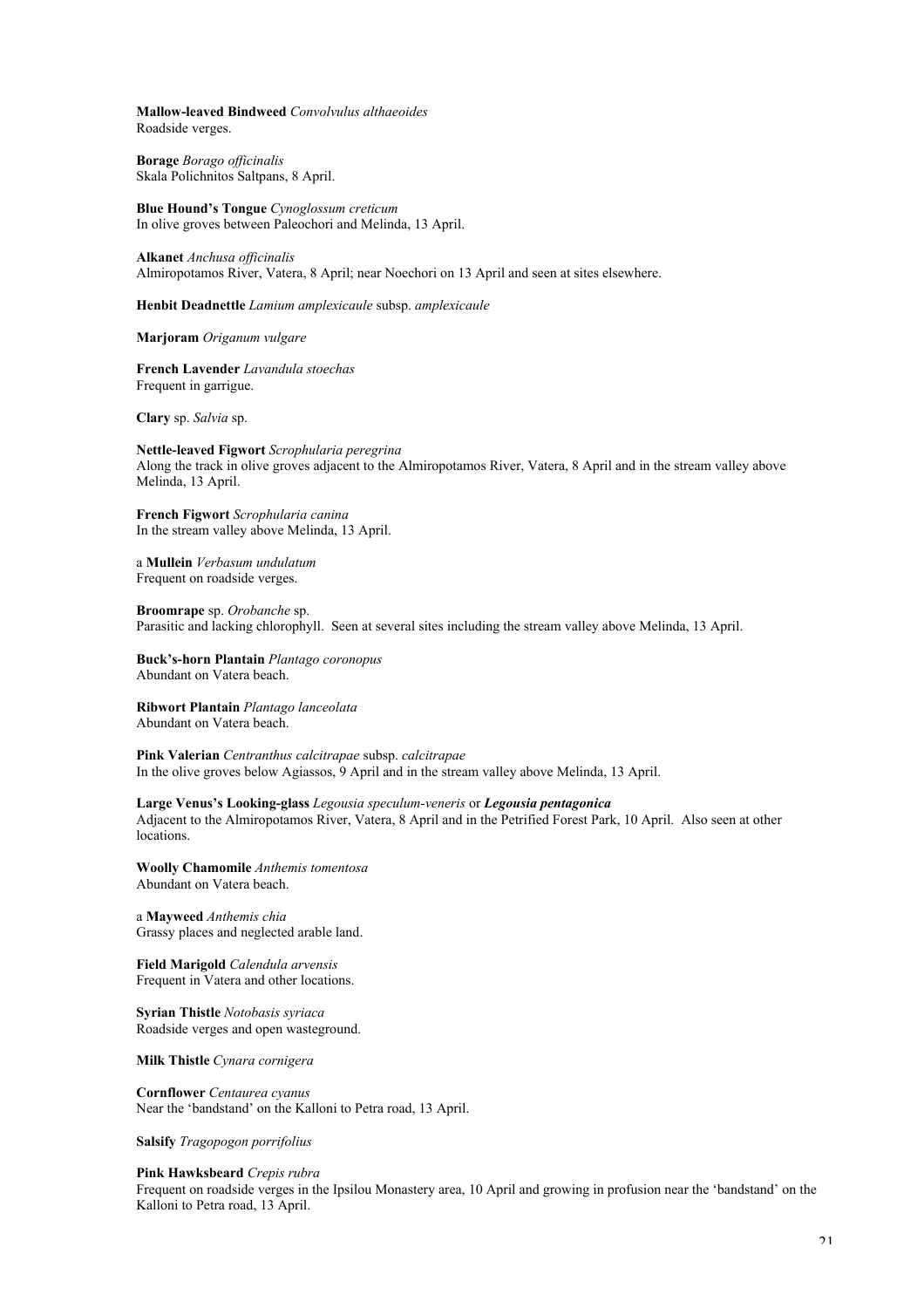#### **Bulbous Arrow-grass** *Triglochin bulbosa* Skala Polichnitos Saltpans, 8 April and at the edges of Kalloni II Pool, Skala Kalloni, 12 April.

**White Asphodel** *Asphodelus ramosus* (*Asphodelus albus* subsp. *albus*) Abundant throughout the island and dominant in places.

a **Fritillary** *Fritillaria pontica* Above Agiassos, 9 April and near Neochori, 13 April.

**Star-of Bethlehem sp.** *Ornithogalum* sp.

**Tassel Hyacinth** *Muscari comosum* Frequent in grassy places. Abundant in the stream valley above Melinda, 13 April.

#### **Common Grape Hyacinth** *Muscari neglectum*

**Black Bryony** *Tamus communis* Agiassos on 9 April.

**Barbary-nut** *Moraea sisyrinchium* Abundant throughout the eastern part of the island.

**Common Dragon Arum** *Dracunculus vulgaris*

**Large Cuckoo Pint** *Arum concinnatum* (*Arum italicum*)

**Pink Butterfly Orchid** *Orchis papilionacea* Near Neochori, 13 April.

**Green-winged Orchid** *Orchis morio* subsp. *picta* (also known as Painted Orchid) In the olive groves below Agiassos, 9 April; at the edge of pine forest near the T-junction on the Achladeri-Vasilika road, 12 April and near Neochori, 13 April.

**Toothed Orchid** *Orchis tridentata* Near Neochori and in the stream valley above Melinda 13 April.

#### **Italian Man Orchid** *Orchis italica*

Near Neochori and in the stream valley above Melinda, 13 April.

**Fan-lipped Orchid** *Orchis collina* Petrified Forest Park and the Sigri-Eressos road junction, 10 April.

**Provence Orchid** *Orchis provincialis*

At the edge of pine forest near the T-junction on the Achladeri-Vasilika road, 12 April and near Neochori, 13 April.

**Four-spotted Orchid** *Orchis quadripunctata* In the olive groves below Agiassos, 9 April.

**Lesser Yellow Bee Orchid** *Ophrys sicula* (*Ophrys lutea* subsp. *minor*) In the olive groves below Agiassos, 9 April; Vourkos River valley, east of Vatera, 11 April; at the roadside near the Tjunction on the Achladeri-Vasilika road, 12 April and in the stream valley above Melinda, 13 April.

**Sombre Bee Orchid** *Ophrys fusca*

In the olive groves below Agiassos, 9 April; near Neochori and in the stream valley above Melinda, 13 April.

**Rainbow Orchid** (a Sombre Bee Orchid) *Ophrys iricolor* In the stream valley above Melinda, 13 April.

**Mammose [Early Spider] Orchid** *Ophrys mammosa* [*Ophrys sphegodes* subsp*. mammosa*] A single spike on open ground near Skala Polichnitos Saltpans, 8 April.

**Horseshoe Orchid** *Ophrys ferrum-equinum* Petrified Forest Park, 10 April.

*Ophrys umbilicata*

In steeply sloping olive groves above Melinda, 13 April.

#### *Ophrys bucephala*

In steeply sloping olive groves above Melinda, 13 April. Endemic to Lesvos.